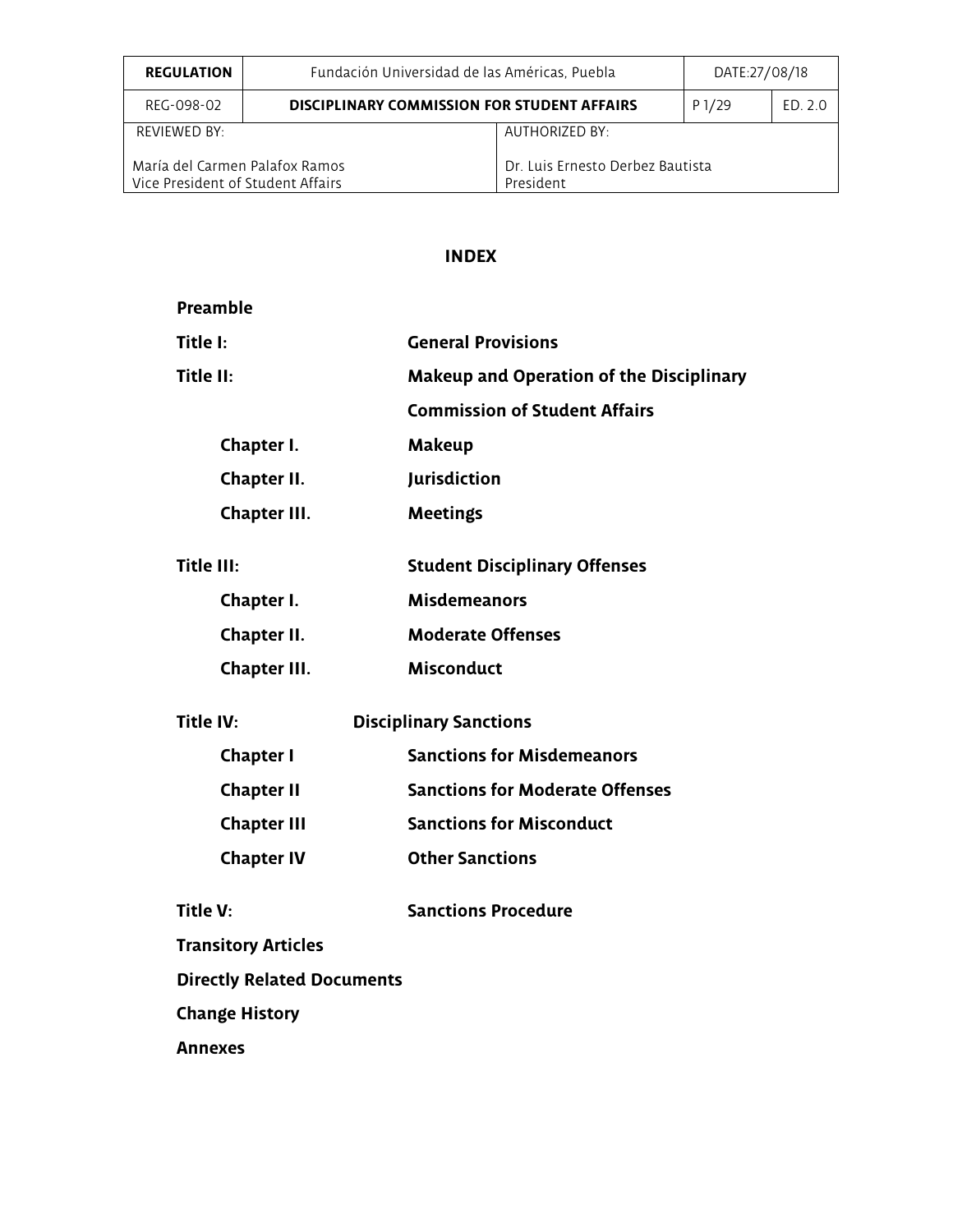| <b>REGULATION</b>                                                   | Fundación Universidad de las Américas, Puebla      |                                               | DATE:27/08/18 |         |
|---------------------------------------------------------------------|----------------------------------------------------|-----------------------------------------------|---------------|---------|
| REG-098-02                                                          | <b>DISCIPLINARY COMMISSION FOR STUDENT AFFAIRS</b> |                                               | $P$ 2/29      | ED. 2.0 |
| REVIEWED BY:                                                        |                                                    | <b>AUTHORIZED BY:</b>                         |               |         |
| María del Carmen Palafox Ramos<br>Vice President of Student Affairs |                                                    | Dr. Luis Ernesto Derbez Bautista<br>President |               |         |

### *Preamble*

*Fundación Universidad de las Américas Puebla, incorporates in its mission to train professionals who are critical, creative, and innovative, who are highly trained at a technical level and with a social conscience that demands the equal distribution of the benefits of globalization. Likewise, it promotes freedom of expression and access to all schools of thought, and respect for the rights of people as central elements in the teaching and learning process.*

*It is the duty of our institution to promote good conduct and behavior in our students, both in a professional capacity and in everyday life, as well as to implement preventive and/or corrective actions that are deemed necessary.*

*Some of these actions are specified by the Disciplinary Commission of Student Affairs. This regulation establishes the Commission's configuration and operation, always considering that its objective is to educate the student.*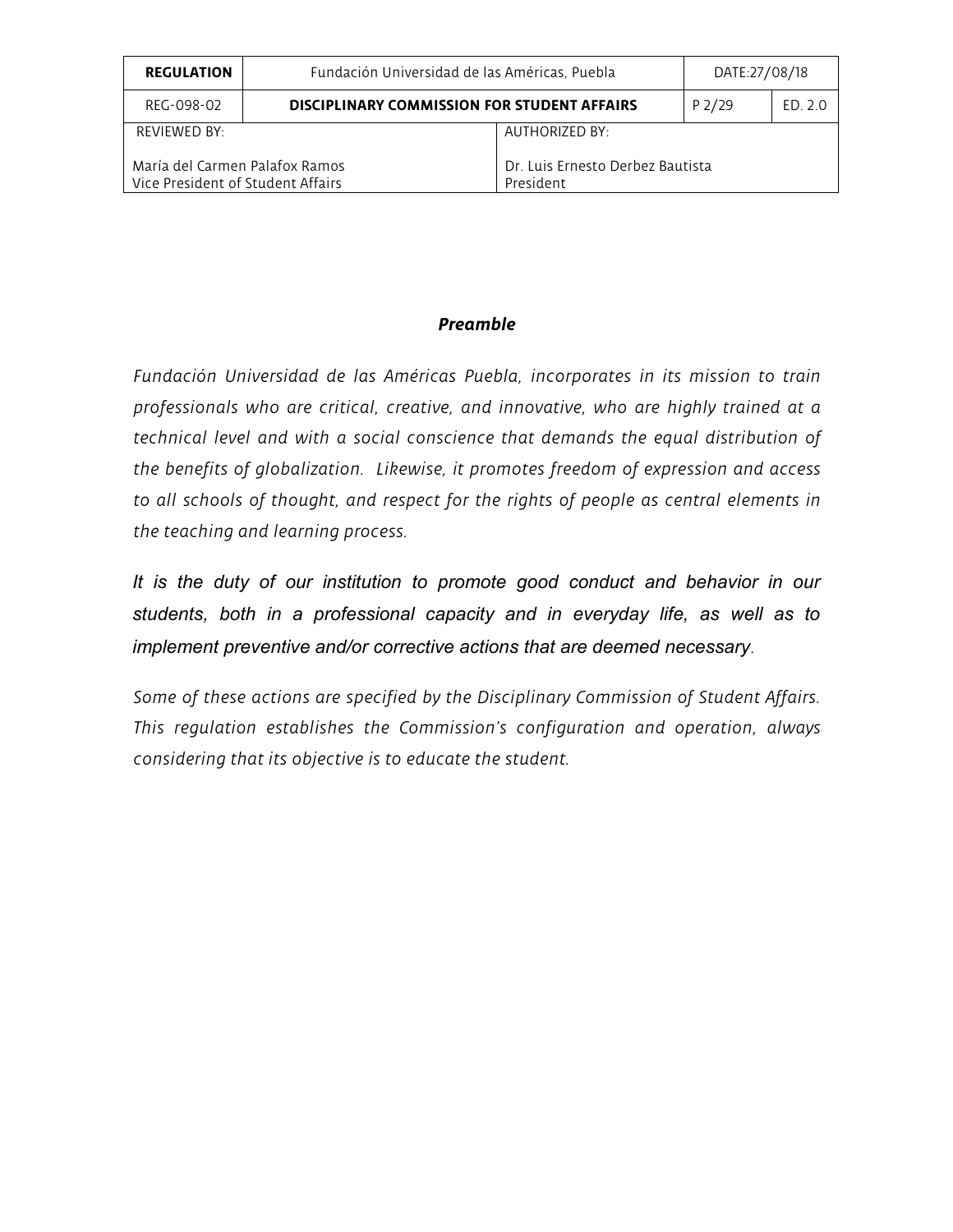| <b>REGULATION</b>                                                   | Fundación Universidad de las Américas, Puebla      |                                               | DATE:27/08/18 |         |
|---------------------------------------------------------------------|----------------------------------------------------|-----------------------------------------------|---------------|---------|
| REG-098-02                                                          | <b>DISCIPLINARY COMMISSION FOR STUDENT AFFAIRS</b> |                                               | $P$ 3/29      | $FD$ 20 |
| REVIEWED BY:                                                        |                                                    | AUTHORIZED BY:                                |               |         |
| María del Carmen Palafox Ramos<br>Vice President of Student Affairs |                                                    | Dr. Luis Ernesto Derbez Bautista<br>President |               |         |

#### **TITLE I. GENERAL PROVISIONS**

**Article 1.** Fundación Universidad de la Américas Puebla, through its Organic Statute, empowers the Disciplinary Commission of Student Affairs to oversee the students' disciplinary affairs, to validate and/or determine the corresponding actions.

**Article 2.** This regulation will apply to all students of Fundación Universidad de las Américas Puebla, in accordance to the definition established in the *Fundación Universidad de las Américas Puebla Organic Statute*, regardless of their academic status, study program, or courses enrolled in the Registrar's Office.

**Article 3.** For the purpose of this regulation, Fundación Universidad de las Américas Puebla will be called University or Institution and the Disciplinary Commission of Student Affairs will be named Commission*.*

**Article 4.** It is the student's obligation to know and comply with the *General Student's Bylaw* and all current institutional regulations.

**Article 5.** The Commission delegates the justified and immediate application of disciplinary actions to the different areas of the University, which contemplate sanctions in their current regulations. These areas will forward to the Commission the disciplinary cases not included in their corresponding guidelines or when those cases are considered moderate offenses or misconduct.

The deans, academic directors, class, and lab professors are empowered to deal with academic offenses and can apply the corresponding sanctions according to what is established in their guidelines and/or institutional bylaws.

**Article 6.** The Commission cannot sanction a student twice for the same faults, except if indicated to do so by the Board of Student Affairs of the Ethics Committee to review some aspect of the procedure or to analyze new facts, evidence or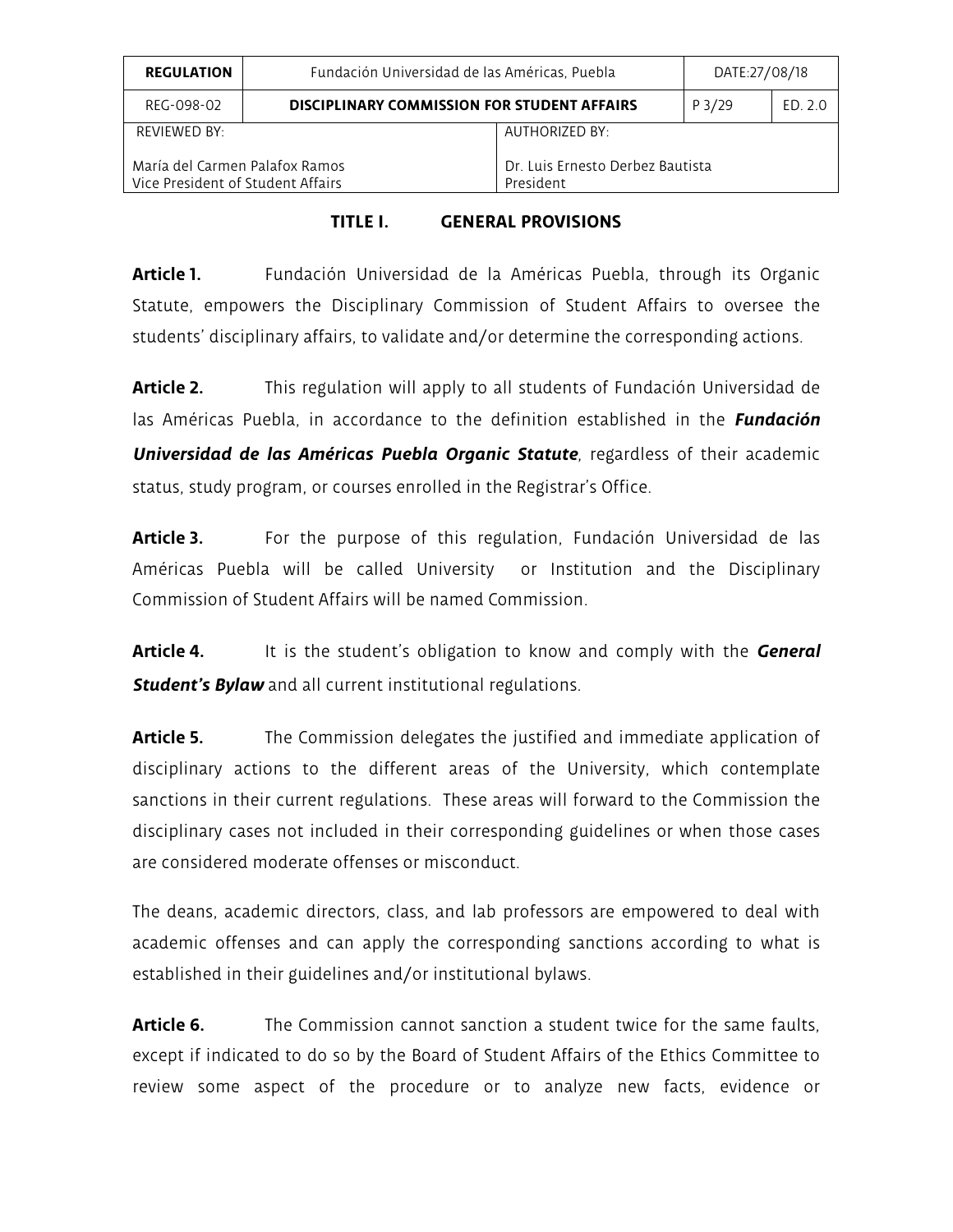| <b>REGULATION</b>                                                   | Fundación Universidad de las Américas, Puebla      |                                               | DATE:27/08/18 |         |
|---------------------------------------------------------------------|----------------------------------------------------|-----------------------------------------------|---------------|---------|
| REG-098-02                                                          | <b>DISCIPLINARY COMMISSION FOR STUDENT AFFAIRS</b> |                                               | $P$ 4/29      | ED. 2.0 |
| REVIEWED BY:                                                        |                                                    | AUTHORIZED BY:                                |               |         |
| María del Carmen Palafox Ramos<br>Vice President of Student Affairs |                                                    | Dr. Luis Ernesto Derbez Bautista<br>President |               |         |

circumstances, especially when not doing so would harm other parties involved, including the University .

**Article 7.** Any situation not foreseen in this regulation will be analyzed and authorized by the president of the University or the person they appointed.

# **TITLE II. INTEGRATION AND OPERATION OF THE DISCIPLINARY COMMISSION OF STUDENT AFFAIRS**

## **Chapter I: Integration**

**Article 8.** The Disciplinary Commission of Student Affairs is made up of the following participants, who will have a full say and a right to vote:

- a. Two representatives of the Vice Presidency of Student Affairs, who shall be at least directors, one of whom must be the Director of Student Development.
- b. A representative of the Registrar's Office.
- c. A representative of the Security Department.
- d. A representative of the Legal Department.
- e. Two full time professors who represent the faculty.
- f. Two student representatives.

The members of the commission must sign the *Members Letter of Confidentiality (Annex 1)***,** which will be filed by the technical secretary.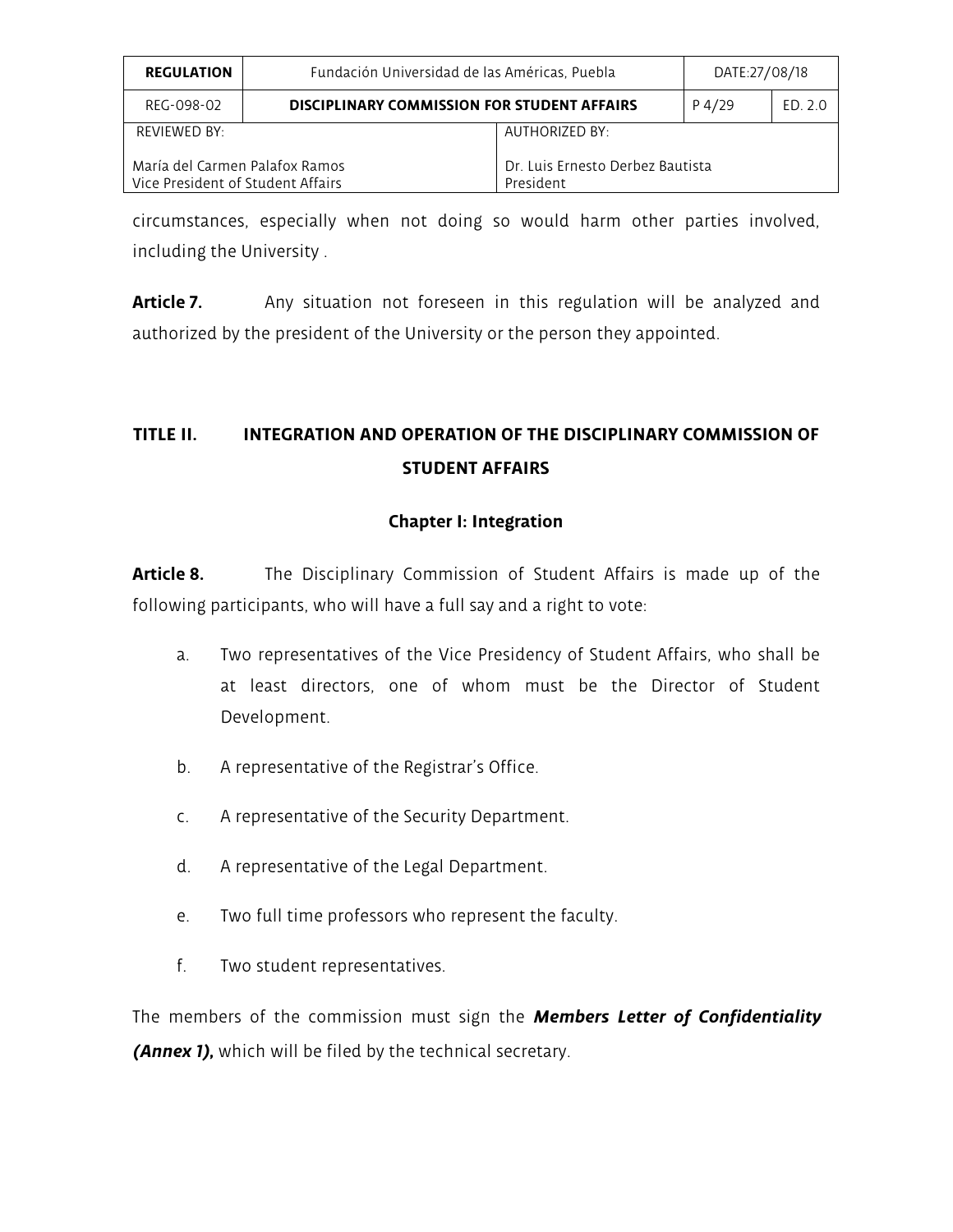| <b>REGULATION</b>                                                   | Fundación Universidad de las Américas, Puebla |                                                              | DATE:27/08/18 |         |
|---------------------------------------------------------------------|-----------------------------------------------|--------------------------------------------------------------|---------------|---------|
| REG-098-02                                                          |                                               | P 5/29<br><b>DISCIPLINARY COMMISSION FOR STUDENT AFFAIRS</b> |               | ED. 2.0 |
| REVIEWED BY:                                                        |                                               | AUTHORIZED BY·                                               |               |         |
| María del Carmen Palafox Ramos<br>Vice President of Student Affairs |                                               | Dr. Luis Ernesto Derbez Bautista<br>President                |               |         |

The names of the area representatives, professors, and students must be informed in writing to the president of the Commission, in the first week of classes of each school term.

**Article 9.** Membership in the Commission will be forfeited in the following cases

- a. Expiration of the term for which they were elected.
- b. Change in the administrative or academic function that grants them membership.
- c. Request of resignation from the Commission. In the case of the Director of Student Development, their participation in the Commission is part of their job description.
- d. End of employment at the institution.
- e. In the cases referred to in article 18 of this Regulation.

**Article 10.** The academic vice president must name the professors who will represent the faculty for a one-year term, with a possibility of being re-elected for up to two additional periods. Five professors will be selected, one from each school and in accordance to the procedure established by the academic vice presidency. The academic vice president will notify the Commission's president and technical secretary the name of the two faculty representatives and the three alternate professors.

**Article 11.** The student representatives will be named according to the CEUDLAP guidelines and will be members of the Commission for the length of their term. The student representatives may be removed or substituted as requested by CEUDLAP. The head of the Student Leadership Department will notify the Commission's president and technical secretary, in writing, who will be the student representatives and alternates.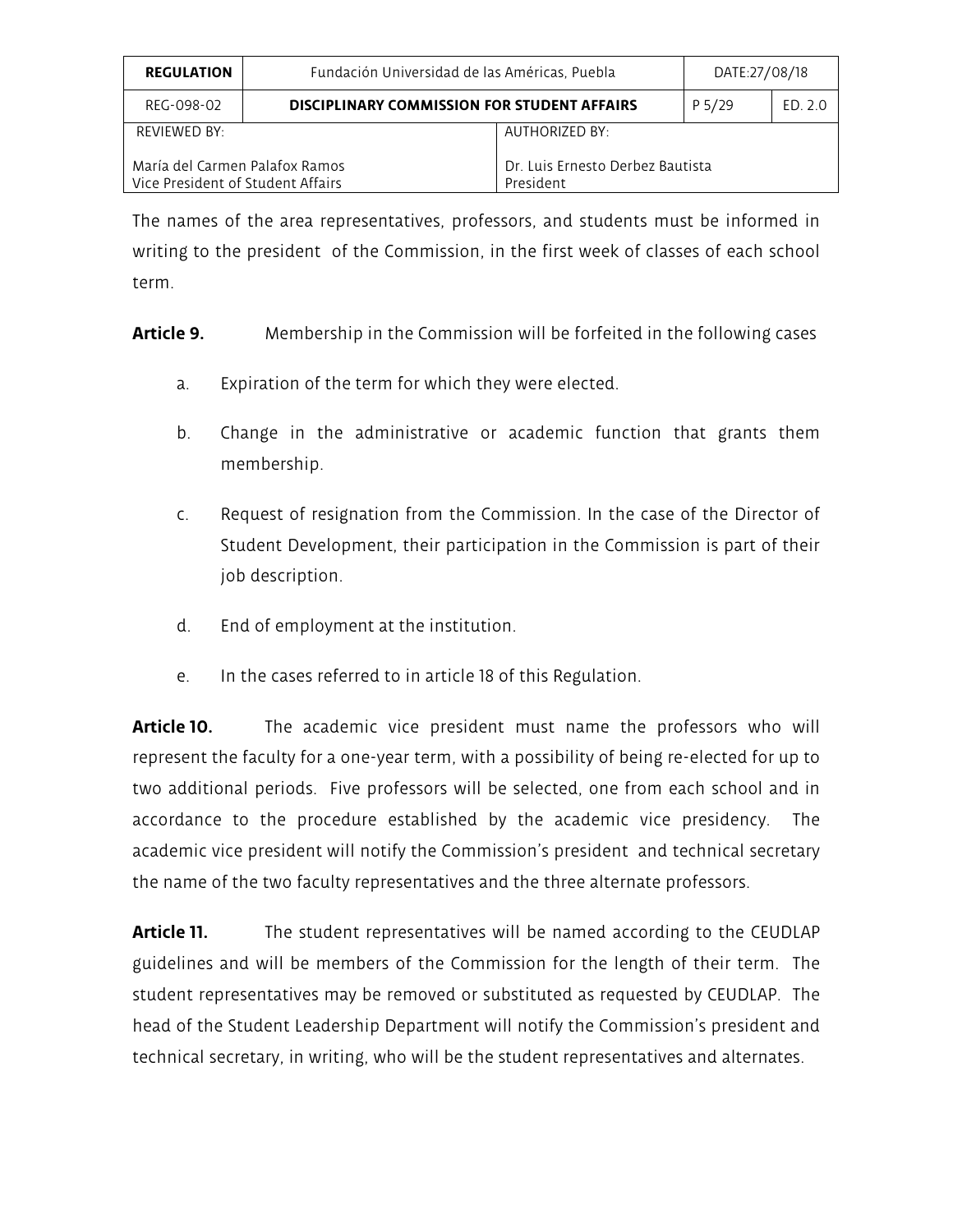| <b>REGULATION</b>                                                   | Fundación Universidad de las Américas, Puebla |                                                                | DATE:27/08/18 |         |
|---------------------------------------------------------------------|-----------------------------------------------|----------------------------------------------------------------|---------------|---------|
| REG-098-02                                                          |                                               | <b>DISCIPLINARY COMMISSION FOR STUDENT AFFAIRS</b><br>$P$ 6/29 |               | ED. 2.0 |
| REVIEWED BY:                                                        |                                               | <b>AUTHORIZED BY:</b>                                          |               |         |
| María del Carmen Palafox Ramos<br>Vice President of Student Affairs |                                               | Dr. Luis Ernesto Derbez Bautista<br>President                  |               |         |

**Article 12.** The representatives from other areas will be named by the corresponding directors and for the time they determine. The person responsible for naming the representatives must notify the name of their representatives, in writing, to the Commission's president and technical secretary.

**Article 13.** The Student Development Director will be the president of the Disciplinary Commission for Student Affairs. In case the president cannot attend the meeting, they will name a representative of the Student Development Department and the session will be presided by the Vice Presidency of Student Affairs.

Article 14. The substitution of members of the Commission must be staggered and can only be up to 50% of the total number of members of the Commission, in order to maintain a historical memory and give continuity to the cases.

**Article 15.** The president of the Commission will name the technical secretary. This position will be held by an employee of the Institution who can voice an opinion but may not vote.

**Article 16.** In case a professor or student member has to be absent from the ordinary or extraordinary sessions, they must notify the technical secretary in writing to convene the corresponding alternate. Members from other areas who will be absent must notify the technical secretary in writing of the alternate's name. In every case, the notification will be through the University's email account, at least one working day before the session.

**Article 17.** The principals and designated members of the Commission may not be absent from three consecutive sessions without justification. They may not have more than four justified absences from ordinary or extraordinary sessions in each Spring or Fall term, or more than two sessions in Summer term.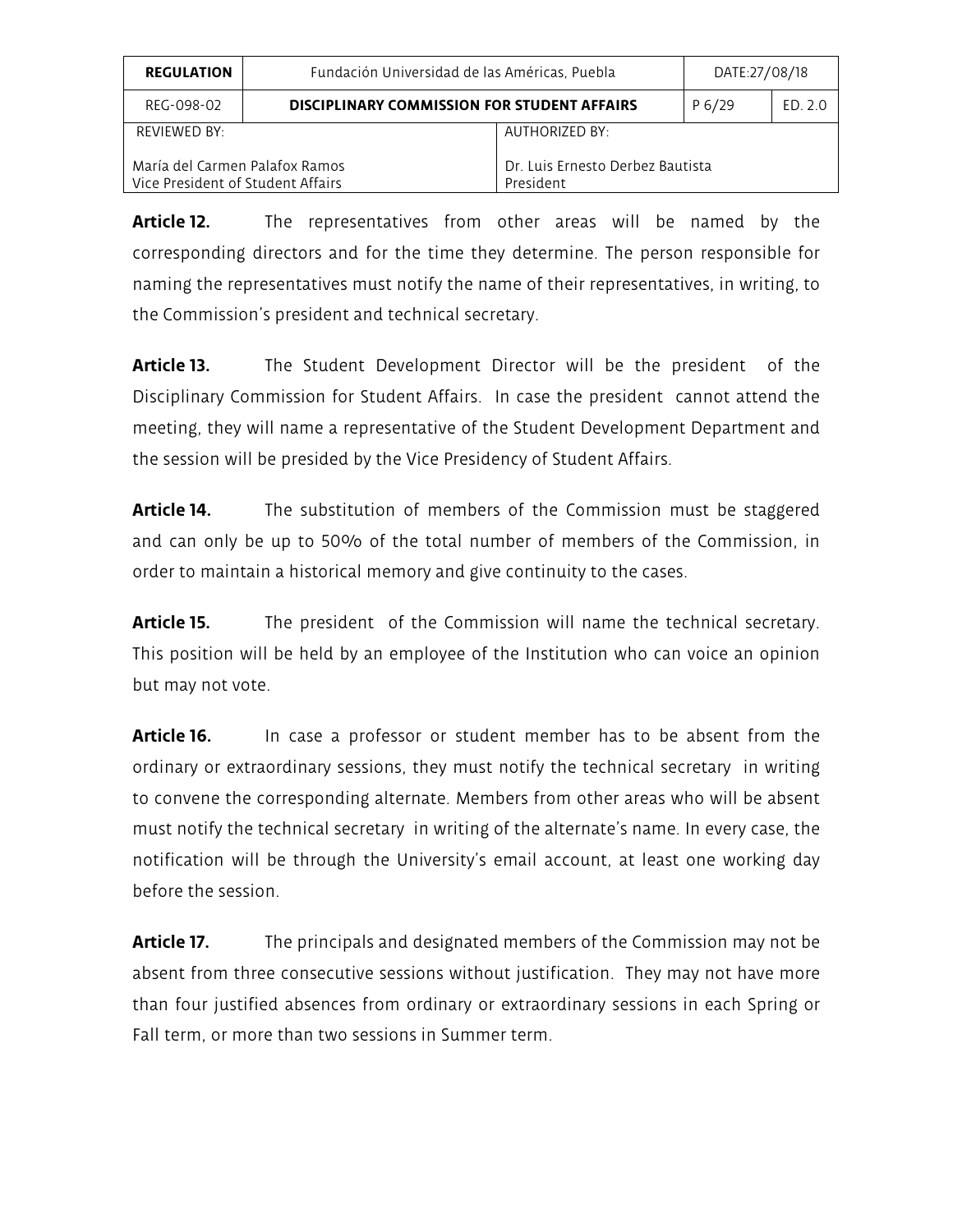| <b>REGULATION</b>                                                   | Fundación Universidad de las Américas, Puebla |                                               | DATE:27/08/18 |         |
|---------------------------------------------------------------------|-----------------------------------------------|-----------------------------------------------|---------------|---------|
| REG-098-02                                                          | DISCIPLINARY COMMISSION FOR STUDENT AFFAIRS   |                                               | P 7/29        | ED. 2.0 |
| REVIEWED BY:                                                        |                                               | AUTHORIZED BY:                                |               |         |
| María del Carmen Palafox Ramos<br>Vice President of Student Affairs |                                               | Dr. Luis Ernesto Derbez Bautista<br>President |               |         |

**Article 18.** Once a member of the Commission is absent for more than the number of times allowed, the corresponding director, general director or vice president will be informed in writing, to take the appropriate actions.

# **Chapter II: Authority**

**Article 19.** The duties of the Disciplinary Commission of Student Affairs are

- a. To support and promote the ethical and moral principles which are part of the philosophy of Fundación Universidad de las Américas Puebla.
- b. To meet the needs of the University community with regards to discipline, and issue resolutions for those needs.
- c. To analyze the available and related information for disciplinary offenses that is presented to the Commission, and to request the presence of guests or witnesses deemed necessary to analyze and review each case.
- d. To delegate to the different University areas the power to apply sanctions once the Commission has analyzed the offenses.
- e. To request information from the different University areas to have the necessary elements to analyze the issues that are brought before the Commission.
- f. To determine the type of offense committed and establish the corresponding sanctions, considering the context of each case.
- g. To request the support of different areas of the University in order to execute the proposed actions.
- h. To start a disciplinary procedure when they have knowledge of a student's moderate offenses or misconduct.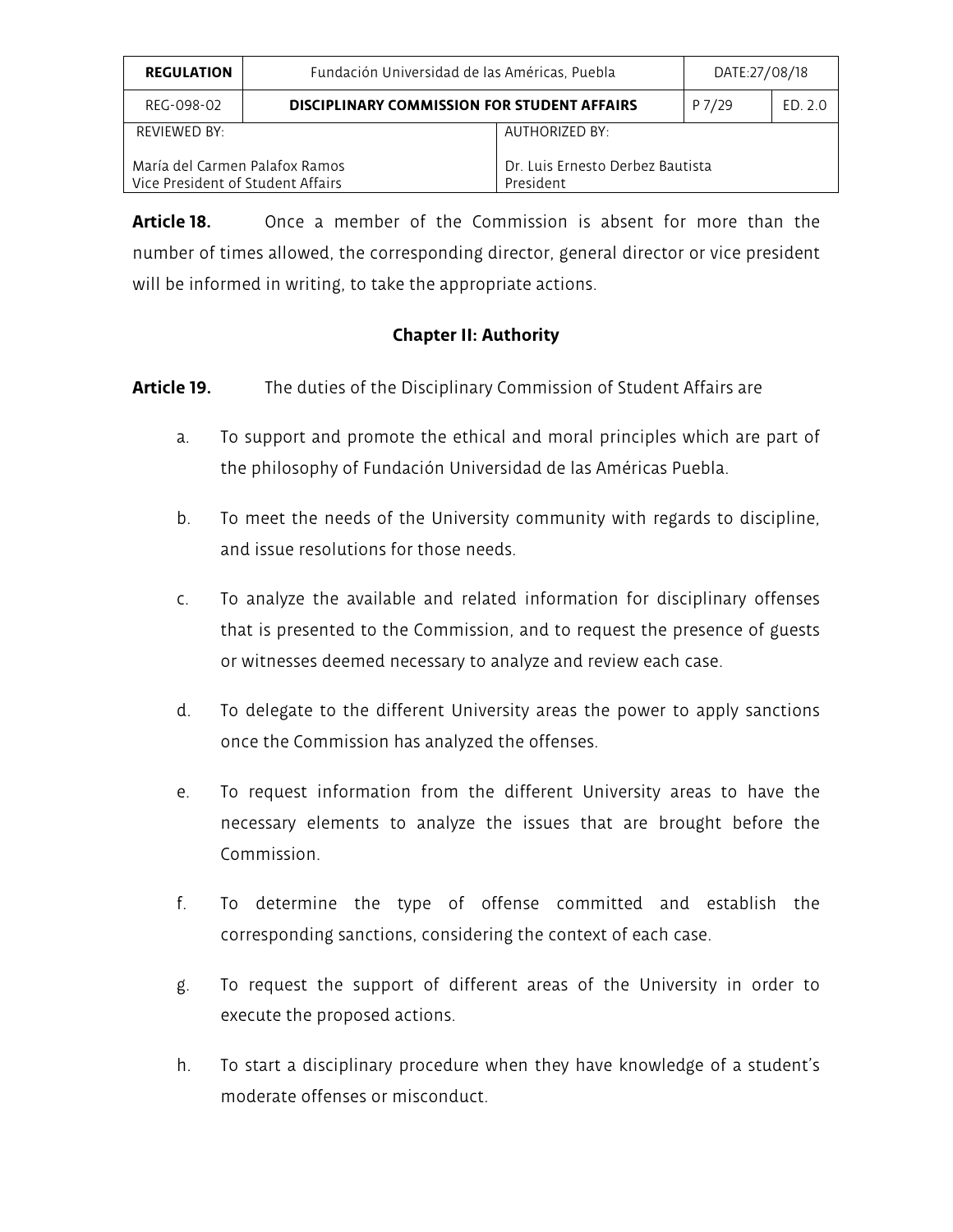| <b>REGULATION</b>                                                   | Fundación Universidad de las Américas, Puebla      |                                               | DATE:27/08/18 |         |
|---------------------------------------------------------------------|----------------------------------------------------|-----------------------------------------------|---------------|---------|
| REG-098-02                                                          | <b>DISCIPLINARY COMMISSION FOR STUDENT AFFAIRS</b> |                                               | P 8/29        | ED. 2.0 |
| REVIEWED BY:                                                        |                                                    | <b>AUTHORIZED BY:</b>                         |               |         |
| María del Carmen Palafox Ramos<br>Vice President of Student Affairs |                                                    | Dr. Luis Ernesto Derbez Bautista<br>President |               |         |

- i. To review and make observations to the regulations proposed by different University areas regarding disciplinary sanctions, and guarantee that they are imposed.
- j. To suggest modifications to sanctions imposed by the different University areas that are derived from disciplinary actions.

**Article 20.** The Commission members must notify the president of any real or potential conflict of interest.

Members who have a conflict of interest must notify it and excuse themselves from the session, which will be recorded in the corresponding minute. Likewise, they must name an alternate in accordance to what is established in this guideline.

Also, every Commission member must disclose the possibility of a conflict of interest, and the Commission must determine if they should be excused from participating in the meeting.

**Article 21.** Every member of the Commission and meeting's guests have the obligation to provide the background about the case and about the students involved that belong to their areas. To review the cases presented, they must be impartial and based on meeting and observing the University's guidelines, maintaining confidentiality about what is stated in the sessions and the decisions that are made.

The technical secretary must request that guests sign the *Guest Letter of Confidentiality (Annex 2)* before participating in the session*.*

**Article 22.** The president of the Disciplinary Commission of Student Affairs will have the following responsibilities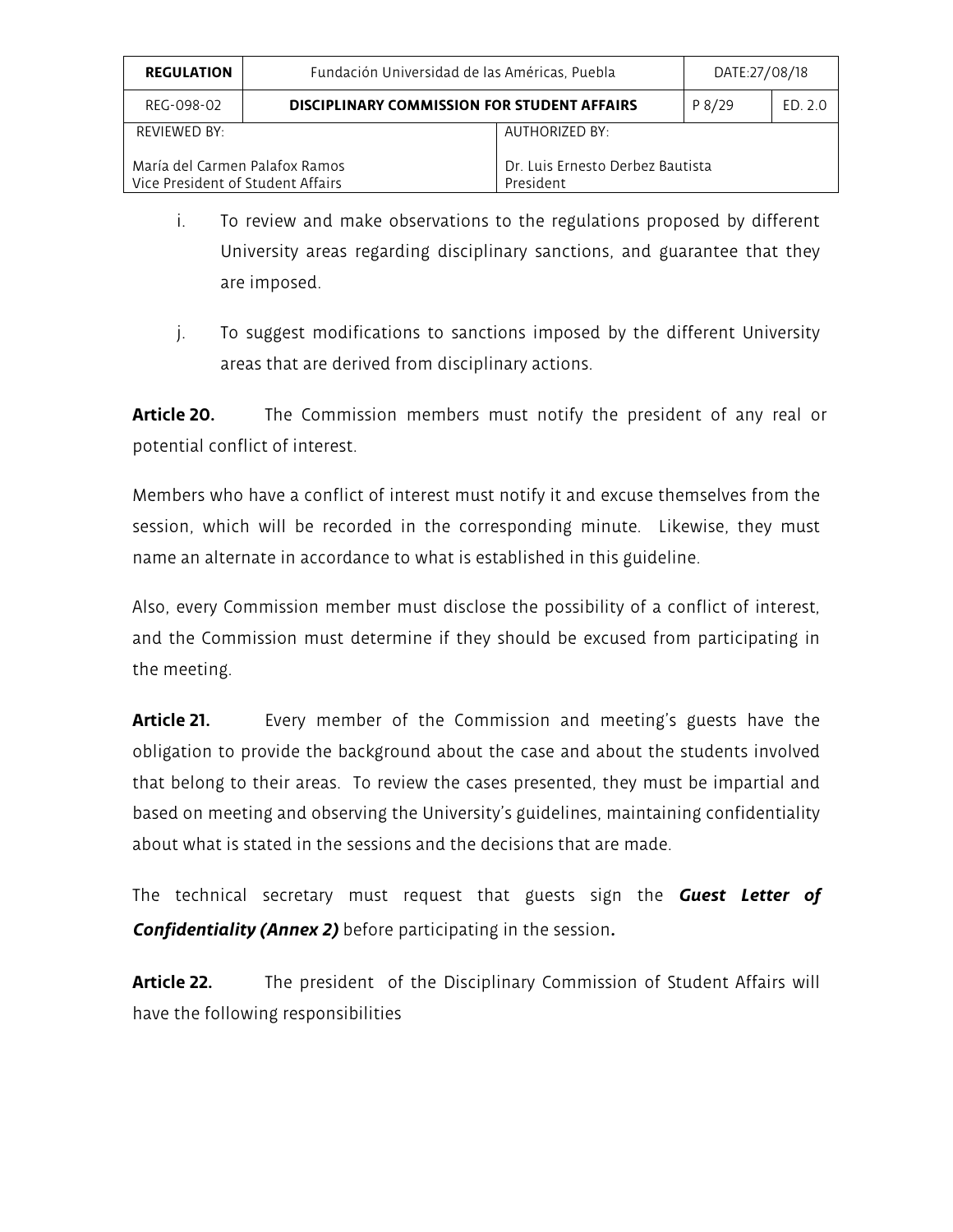| <b>REGULATION</b>                                                   | Fundación Universidad de las Américas, Puebla |                                               | DATE:27/08/18 |         |
|---------------------------------------------------------------------|-----------------------------------------------|-----------------------------------------------|---------------|---------|
| REG-098-02                                                          | DISCIPLINARY COMMISSION FOR STUDENT AFFAIRS   |                                               | P9/29         | ED. 2.0 |
| REVIEWED BY:                                                        |                                               | <b>AUTHORIZED BY:</b>                         |               |         |
| María del Carmen Palafox Ramos<br>Vice President of Student Affairs |                                               | Dr. Luis Ernesto Derbez Bautista<br>President |               |         |

- a. To propose and coordinate the ordinary session calendar and convene the extraordinary sessions in accordance to what is established in this regulation.
- b. To preside over the sessions and strive to make them orderly, precise, and fluid.
- c. To make sure that the decisions are communicated to the students and the corresponding areas and that they are included in the case file. In case a sanction is temporary or definitive expulsion, they must notify the decision to parents, guardians, or person responsible for paying the tuition, in accordance to what is indicated by the student in the application form to the University and following the institution's *Policy for Protection of Personal Data* and *Privacy Notice*. In case the student is a member of a representative team, the Sports Department or Cultural Department will also be notified.
- d. To make sure to inform the decisions to the areas involved, if there is a written request to the president of the Commission and it is validated by the Legal Department.
- e. To inform in writing the academic vice president and student affairs vice president about the temporary and definitive expulsions.
- f. To give the vice president of student affairs a report per school term (Spring, Summer, Fall) about the cases heard and their decisions.
- **Article 23.** The responsibilities of the technical secretary are
	- a. To write and deliver the summons to the students involved in the cases heard by the Commission in their ordinary and extraordinary sessions.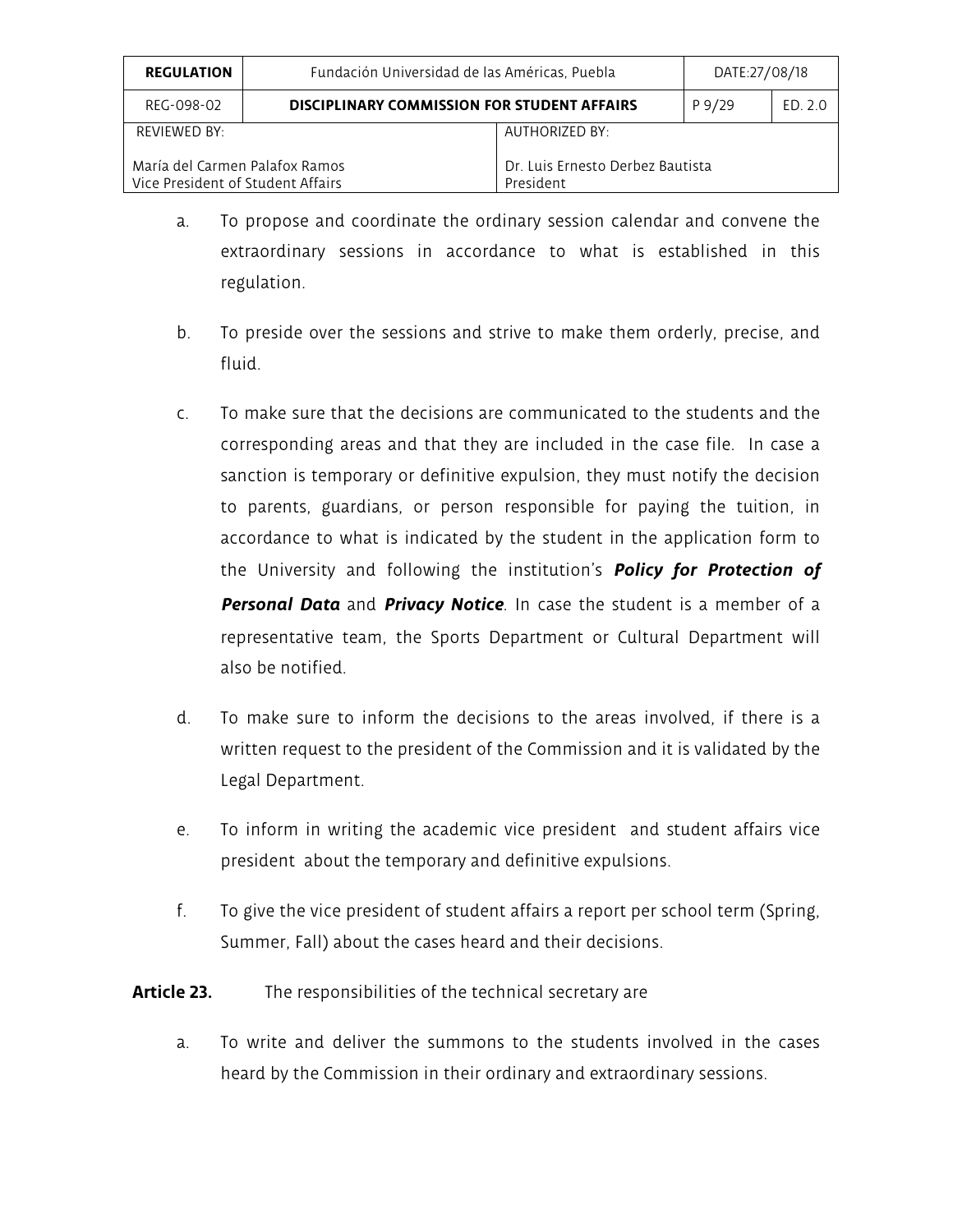| <b>REGULATION</b>                                                   | Fundación Universidad de las Américas, Puebla      |                                               | DATE:27/08/18 |         |
|---------------------------------------------------------------------|----------------------------------------------------|-----------------------------------------------|---------------|---------|
| REG-098-02                                                          | <b>DISCIPLINARY COMMISSION FOR STUDENT AFFAIRS</b> |                                               | P 10/29       | ED. 2.0 |
| REVIEWED BY:                                                        |                                                    | AUTHORIZED BY·                                |               |         |
| María del Carmen Palafox Ramos<br>Vice President of Student Affairs |                                                    | Dr. Luis Ernesto Derbez Bautista<br>President |               |         |

- b. To convene the Commission members, and those required as guests or witnesses, to the ordinary or extraordinary sessions.
- c. To take attendance at each meeting and make sure that the quorum required by this regulation is met.
- d. To count the votes.
- e. To take minutes of each meeting and file them.
- f. To deliver a physical copy of the decision to the Registrar's Office and receive a signed acknowledgement of receipt.
- g. To safeguard the Members and Guests´ Confidentiality Letters.
- h. To safeguard the files of the cases brought before the Commission and any related information.
- i. To verify that the substitution of members is staggered, according to what is established in this regulation.
- j. All others entrusted by the Commission or its president in accordance to this regulation.

### **Chapter III: Meetings**

### **Article 24.** The Commission's meetings may be:

a. *Ordinary*: The Commission will hold meetings weekly when there are cases to be analyzed, and the members will be informed at least two working days before the date and time of the session.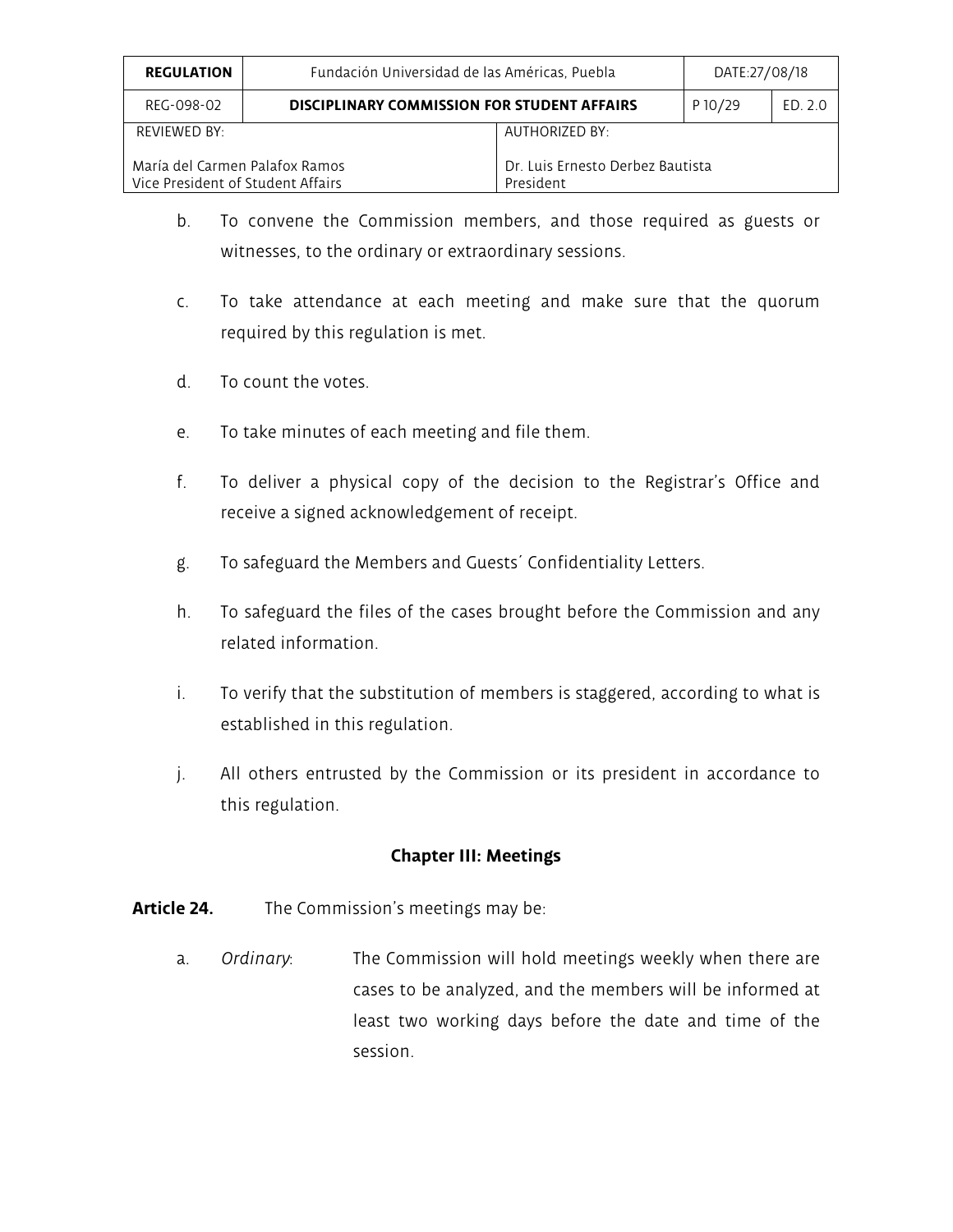| <b>REGULATION</b>                                                   | Fundación Universidad de las Américas, Puebla |                                               | DATE:27/08/18 |            |
|---------------------------------------------------------------------|-----------------------------------------------|-----------------------------------------------|---------------|------------|
| REG-098-02                                                          | DISCIPLINARY COMMISSION FOR STUDENT AFFAIRS   |                                               | P 11/29       | $FD$ 2 $O$ |
| REVIEWED BY.                                                        |                                               | <b>AUTHORIZED BY:</b>                         |               |            |
| María del Carmen Palafox Ramos<br>Vice President of Student Affairs |                                               | Dr. Luis Ernesto Derbez Bautista<br>President |               |            |

b. *Extraordinary*: The Commission will hold extraordinary meetings when the president or a member of the Commission requests it. They will be convened when at least two thirds of the members can participate and agree to hold the meeting.

**Article 25.** To have quorum for the Disciplinary Commission of Student Affairs' sessions to be held, the president or their alternate, the representative of the Legal Department and five members who can vote must be present. The five additional members must include at least one student and one professor.

**Article 26.** The decisions that the Disciplinary Commission of Student Affairs makes will be through simple majority, with an open vote, and the president will be the last to vote. In case of a tie, the president will have the deciding vote.

# **TITLE III. STUDENT DISCIPLINARY OFFENSES**

# **Chapter I: Misdemeanors**

- **Article 27.** Misdemeanors are defined as
	- a. Those that imply violations to University guidelines that are not expressly defined in this regulation as moderate offenses or misconduct.
	- b. Those that do not put at risk or are harmful regarding the fundamental rights of other members of the University community.
- **Article 28.** Disciplinary offenses considered minor include but are not limited to
	- a. Introducing food and/or beverages to restricted areas.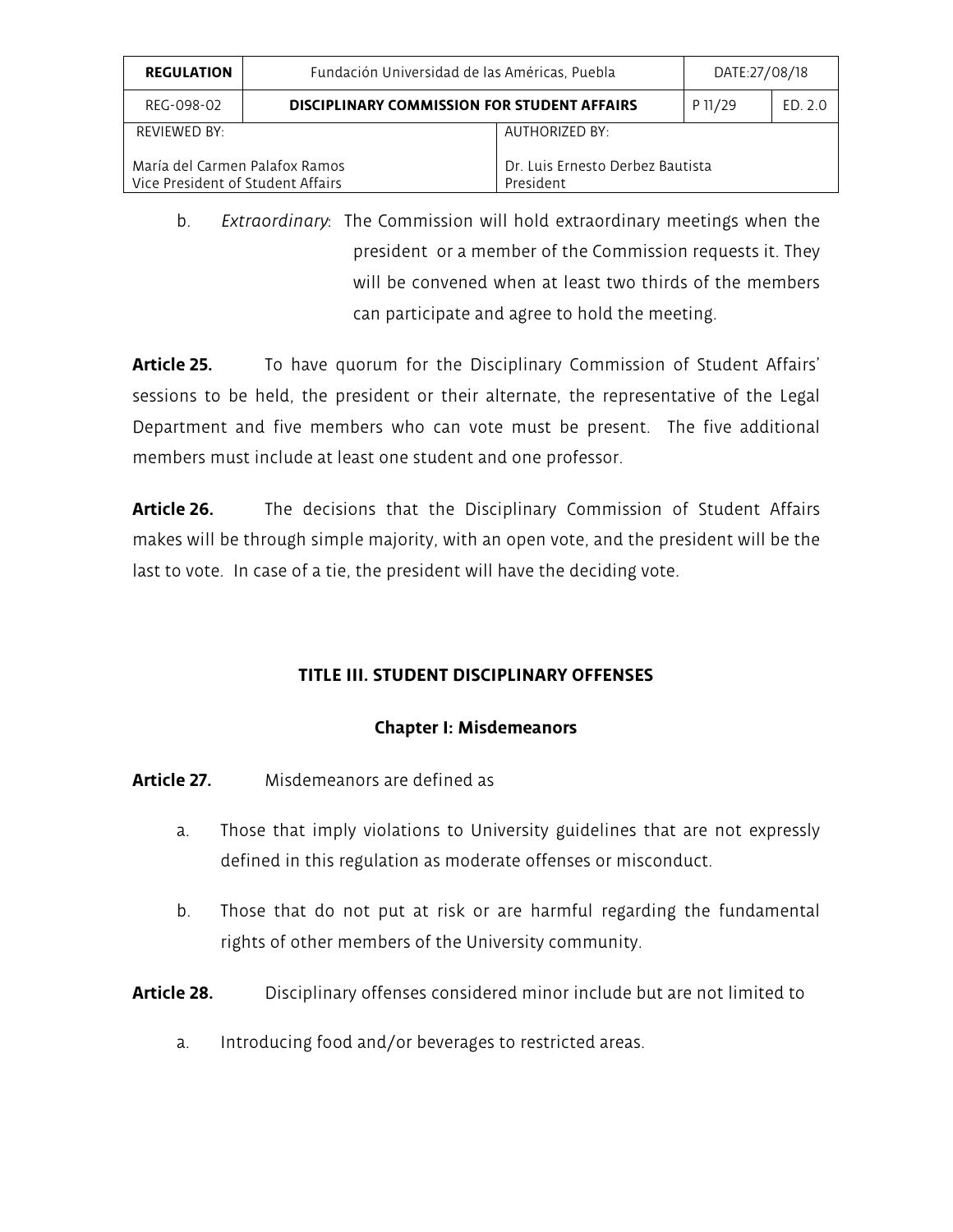| <b>REGULATION</b>                                                   | Fundación Universidad de las Américas, Puebla |                                               | DATE:27/08/18 |         |
|---------------------------------------------------------------------|-----------------------------------------------|-----------------------------------------------|---------------|---------|
| REG-098-02                                                          | DISCIPLINARY COMMISSION FOR STUDENT AFFAIRS   |                                               | P 12/29       | ED. 2.0 |
| REVIEWED BY.                                                        |                                               | AUTHORIZED BY:                                |               |         |
| María del Carmen Palafox Ramos<br>Vice President of Student Affairs |                                               | Dr. Luis Ernesto Derbez Bautista<br>President |               |         |

- b. Show disrespect to fellow classmates, or any member of the University community or visitor.
- c. Cause damages due to misuse of facilities and/or equipment.
- d. Non-compliance with the University guidelines and/or regulations, as long as they are not considered moderate offenses or misconduct.

**Article 29.** These offenses will not be submitted to the Disciplinary Commission of Student Affairs according to what is indicated in article 5 of this regulation.

# **Chapter II: Moderate Offenses**

**Article 30.** Moderate offenses are those that voluntarily or without intent result in violations to the *General Student Bylaw* and other current University regulations, that are not considered minor, and do not put at risk the physical or moral integrity of the offender or other member of the University community, including property and real estate.

**Article 31.** Moderate disciplinary offenses include but are not limited to those mentioned below. They consider both the offense as well as the intent, which is understood to be as the execution of actions directly and immediately taken to commit an offense, regardless of whether the offense is completed

- a. Repeat misdemeanors, for which the Commission requires written proof and records from the areas or people involved.
- b. To threaten or abuse verbally or in writing any member of the University community or visitors.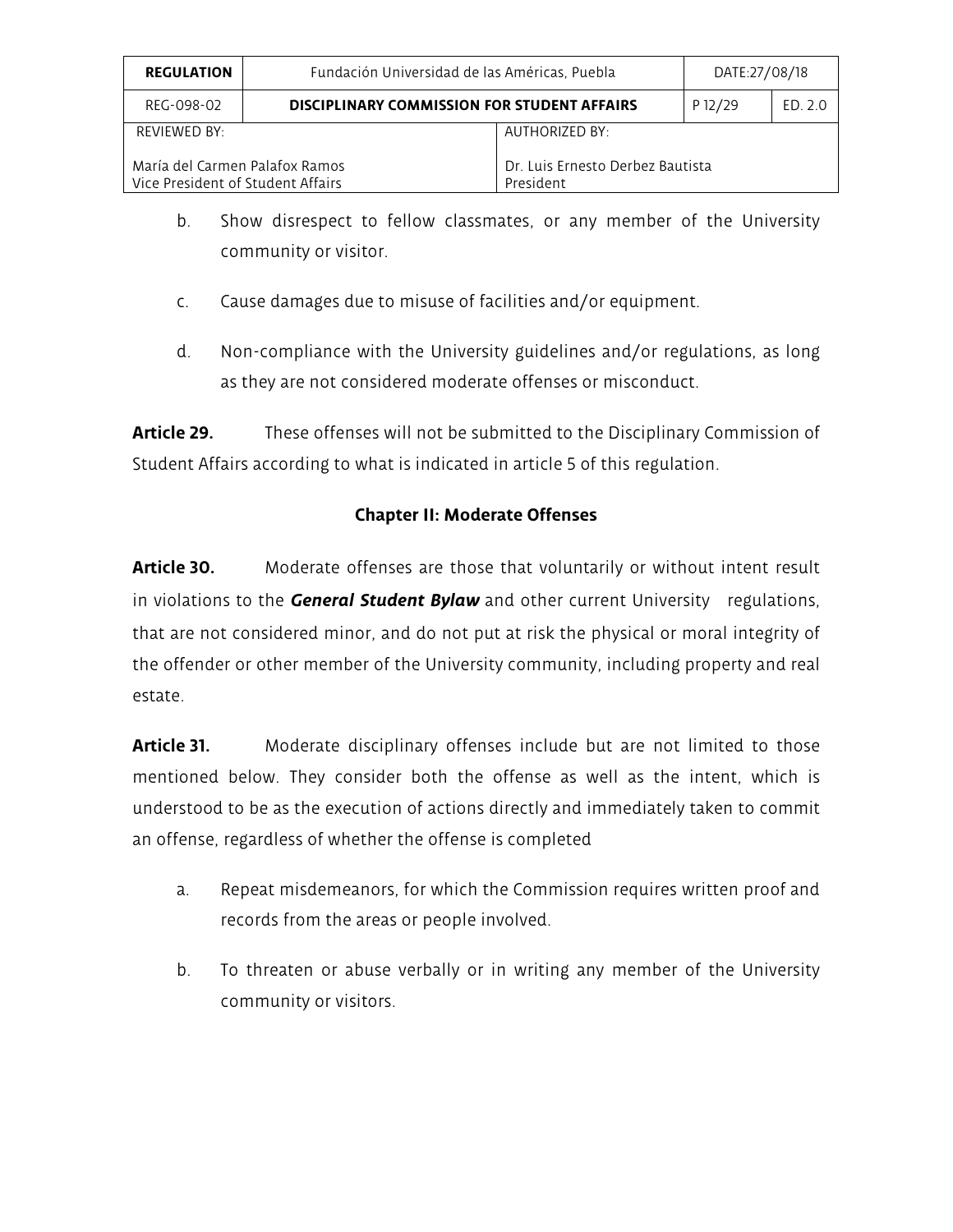| <b>REGULATION</b>                                                   | Fundación Universidad de las Américas, Puebla |                                               | DATE:27/08/18 |         |
|---------------------------------------------------------------------|-----------------------------------------------|-----------------------------------------------|---------------|---------|
| REG-098-02                                                          | DISCIPLINARY COMMISSION FOR STUDENT AFFAIRS   |                                               | P 13/29       | ED. 2.0 |
| REVIEWED BY:                                                        |                                               | <b>AUTHORIZED BY:</b>                         |               |         |
| María del Carmen Palafox Ramos<br>Vice President of Student Affairs |                                               | Dr. Luis Ernesto Derbez Bautista<br>President |               |         |

- c. Enter the campus under the effects of alcohol. If the student lives at the Residential Colleges, they will be allowed to enter and the actions will be taken in accordance to the *Residential Colleges Regulation*.
- d. To own, consume or sell alcoholic beverages inside the campus without authorization from the corresponding area.
- e. Refuse to give their name or show their UDLAP ID when requested by any institutional authority.
- f. Transfer and/or misuse the UDLAP Access Control.

# **Chapter III: Misconduct**

**Article 32.** Misconduct is considered a serious action that willfully or without intent result in violations to the *General Student Bylaw* and other current University regulations that, in the Disciplinary Commission's opinion, put at risk the physical or moral integrity of the student or any member of the University community, including its property and real estate.

**Article 33.** Misconduct includes but is not limited to those listed below; it considers both the action and the intent, which is understood as the execution of actions directly and immediately taken to commit an offense, regardless of whether it is completed

- a. Repeat moderate offenses, for which the commission requires written proof and antecedents from the areas or people involved.
- b. Disregard the resolutions or sanctions imposed by the Disciplinary Commission of Student Affairs.
- c. Lack of respect towards any University authority.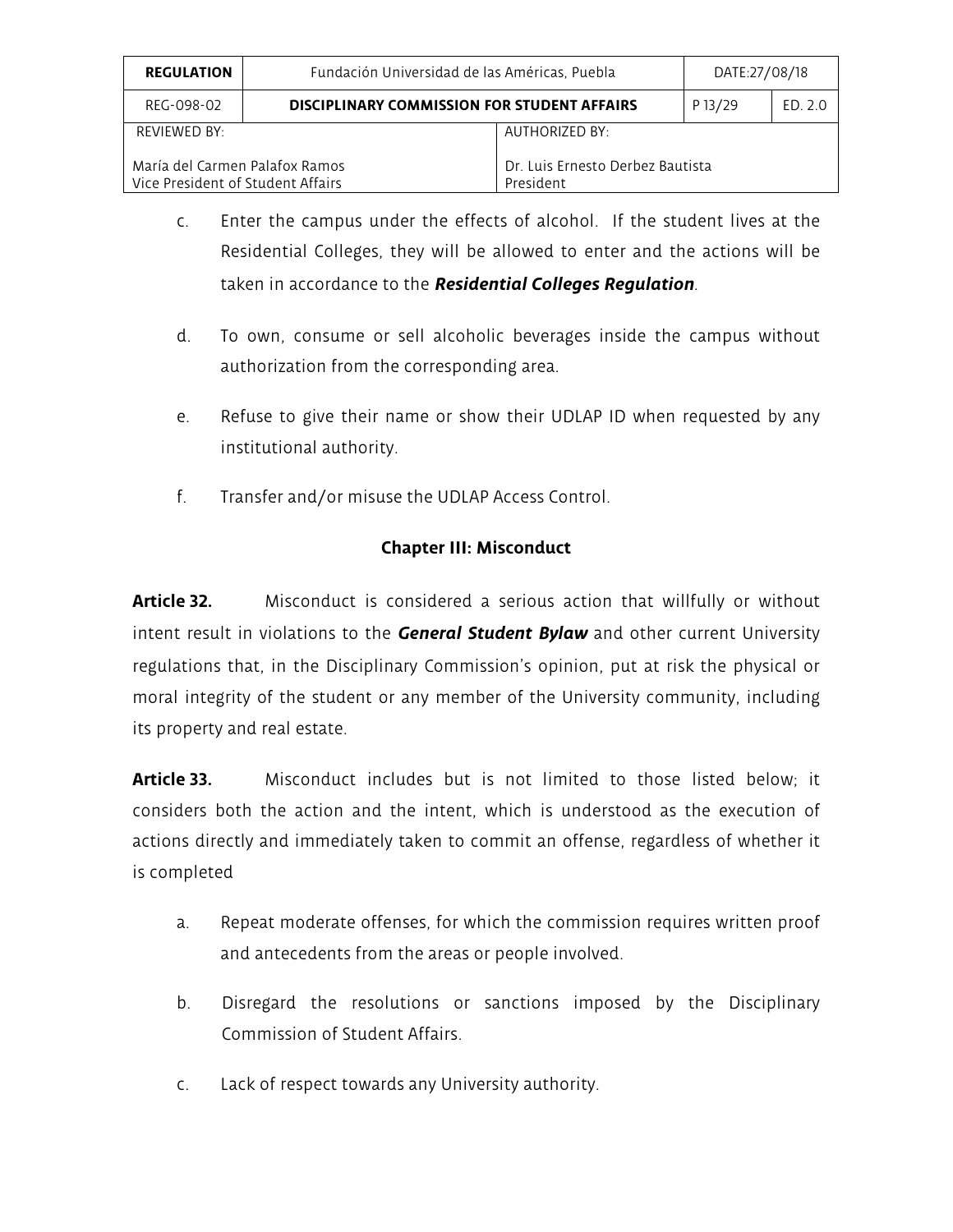| <b>REGULATION</b>                                                   | Fundación Universidad de las Américas, Puebla |                                               | DATE:27/08/18 |         |
|---------------------------------------------------------------------|-----------------------------------------------|-----------------------------------------------|---------------|---------|
| REG-098-02                                                          | DISCIPLINARY COMMISSION FOR STUDENT AFFAIRS   |                                               | P 14/29       | ED. 2.0 |
| REVIEWED BY:                                                        |                                               | <b>AUTHORIZED BY:</b>                         |               |         |
| María del Carmen Palafox Ramos<br>Vice President of Student Affairs |                                               | Dr. Luis Ernesto Derbez Bautista<br>President |               |         |

- d. Academic fraud in academic projects, theses, graduation projects or anything similar that affects the intellectual property of others or puts the University's prestige at risk. Academic fraud in cases of Master or Doctorate students will be considered more serious.
- e. Any type of financial fraud.
- f. Stealing exams using any method.
- g. Falsification or alteration of documents delivered to the University and presented as originals.
- h. Providing false information to the Institution in order to defraud.
- i. Identifying under a false name, or give false information of other members of the community, having full knowledge that it is false.
- j. Falsify, alter or unduly use University documents, such as exams, files, ID cards, tickets, checks, stamps, UDLAP Access Control, letters of recommendation, transcripts, and other.
- k. Make use of the password for any institutional technology without corresponding authorization, as well as providing this information to third parties.
- l. Use the University logos, insignias, and social media without authorization to obtain a personal benefit of any type, with full knowledge (such as promoting businesses or parties, among others).
- m. Broadcast, using any media, information to slander or discredit a member of the University community or the University itself.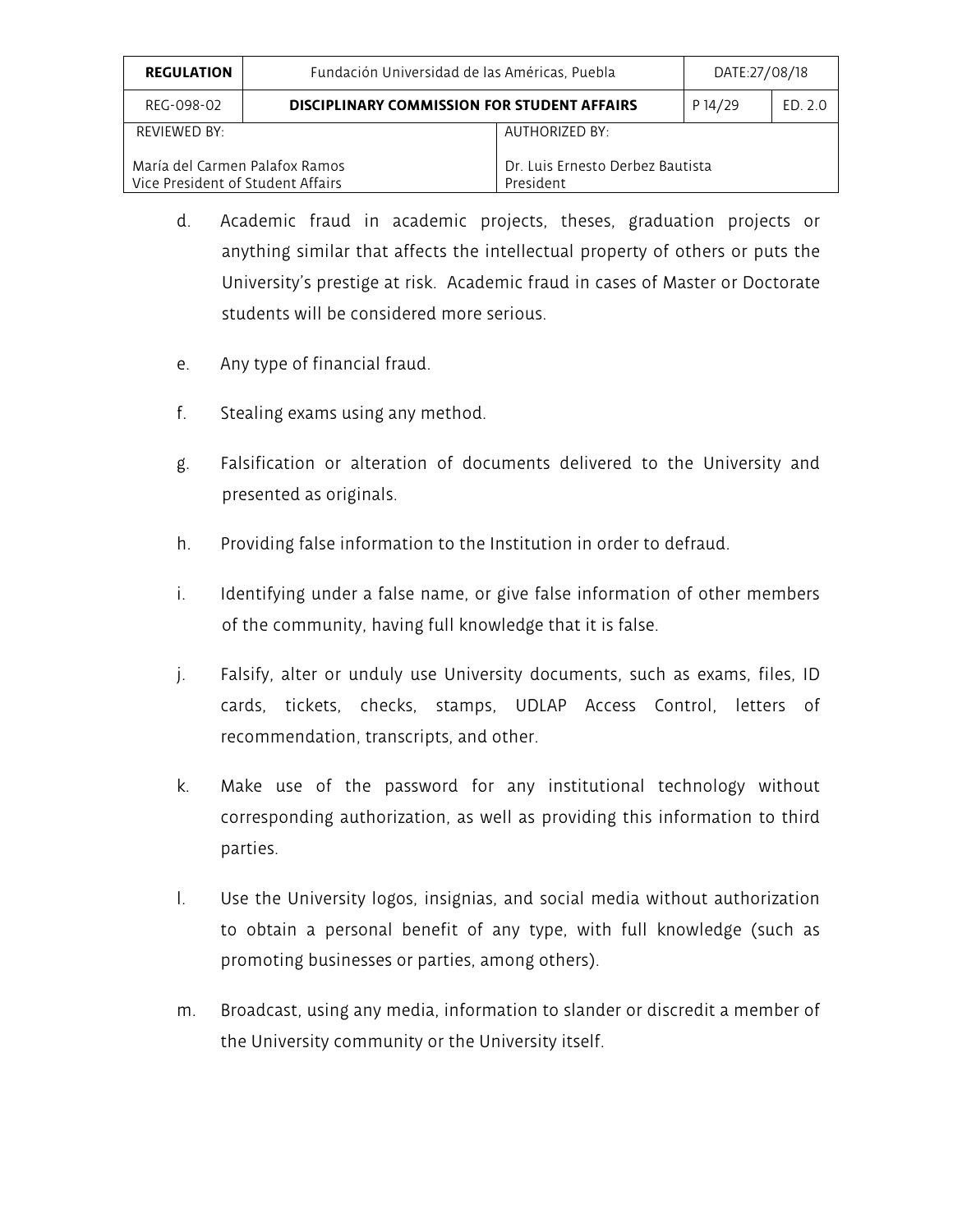| <b>REGULATION</b>                                                   | Fundación Universidad de las Américas, Puebla      |                                               | DATE:27/08/18 |         |
|---------------------------------------------------------------------|----------------------------------------------------|-----------------------------------------------|---------------|---------|
| REG-098-02                                                          | <b>DISCIPLINARY COMMISSION FOR STUDENT AFFAIRS</b> |                                               | P 15/29       | ED. 2.0 |
| REVIEWED BY:                                                        |                                                    | AUTHORIZED BY:                                |               |         |
| María del Carmen Palafox Ramos<br>Vice President of Student Affairs |                                                    | Dr. Luis Ernesto Derbez Bautista<br>President |               |         |

- n. Intentionally damage the University facilities or furniture, as well as the belongings of another member of the University or a visitor.
- o. Mutilate or steal material from the library, lab or any other University area.
- p. Physically assault any member of the University community.
- q. Promote and/or participate in fights on campus, or outside campus during events or activities organized on behalf of the institution.
- r. Sexual abuse or harassment inside the campus.
- s. Enter the campus under the effects of illegal drugs.
- t. Commit any type of offense while under the effects of alcohol or illegal drugs.
- u. Possess, safe keep, consume or distribute either commercially or for personal use – illegal or psychotropic drugs. These cases will be treated in accordance to what is established in the *General Student Bylaw*.
- v. Commit any crime on campus. These cases will be sent to the Legal Department to be processed.

**Article 34.** In all cases heard by the Disciplinary Commission of Student Affairs lying or providing falsehoods are considered aggravating circumstances.

### **TITLE IV. DISCIPLINARY SANCTIONS**

### **Chapter I: Sanctions for Misdemeanors**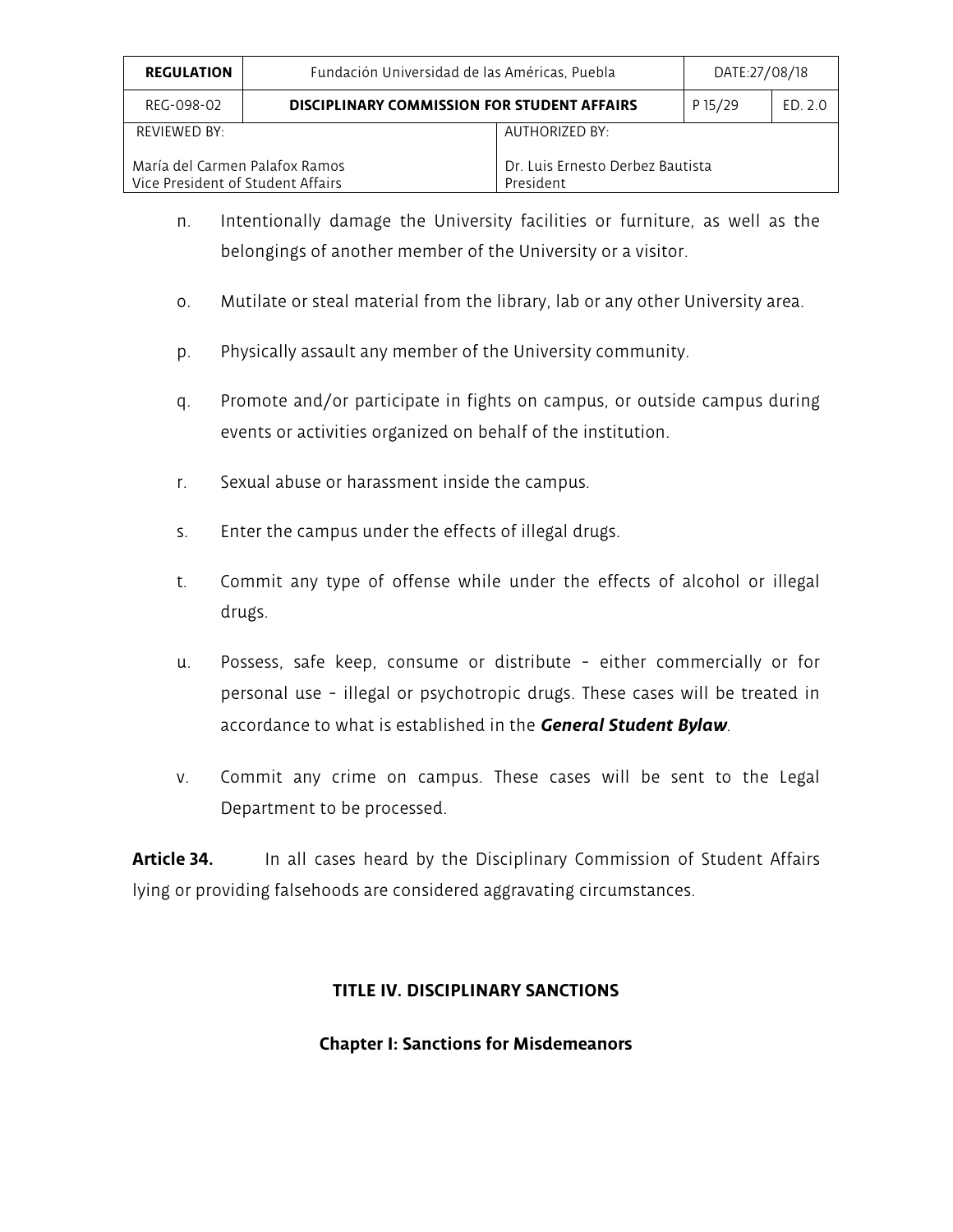| <b>REGULATION</b>                                                   | Fundación Universidad de las Américas, Puebla |                                               | DATE:27/08/18 |         |
|---------------------------------------------------------------------|-----------------------------------------------|-----------------------------------------------|---------------|---------|
| REG-098-02                                                          | DISCIPLINARY COMMISSION FOR STUDENT AFFAIRS   |                                               | P 16/29       | ED. 2.0 |
| REVIEWED BY:                                                        |                                               | AUTHORIZED BY:                                |               |         |
| María del Carmen Palafox Ramos<br>Vice President of Student Affairs |                                               | Dr. Luis Ernesto Derbez Bautista<br>President |               |         |

**Article 35.** The Disciplinary Commission for Student Affairs delegates the application of sanctions for minor offenses, according to what is established in Article 5 of this regulation; the corresponding areas of the University must elaborate and document each of the sanctions they apply, considering the context in each case.

**Article 36.** The sanctions for misdemeanors could be, among others

- a. Request a student to leave the classroom or area where the misdemeanor is committed.
- b. Suspend or annul homework, projects or exams.
- c. Give a written warning, which must describe the misdemeanor and its consequences.

**Article 37.** In case of recurrence, the area responsible for applying the sanctions must notify the Disciplinary Commission and provide the precedent and evidence available.

# **Chapter II: Sanctions for Moderate Offenses**

**Article 38.** The Disciplinary Commission for Student Affairs establishes the sanctions for moderate offenses so that the students reflect on the behavior that drove them to commit the offense, as well as on its consequences and resulting circumstances.

**Article 39.** The sanctions for moderate offenses are notified in writing to the offending student and will be recorded in the Registrar's office file. These will be classified as disciplinary, warning or double warning.

**Article 40.** A disciplinary report will be written as a consequence of infringing institutional regulations that, in the opinion of the Commission, only require reflecting on the offense.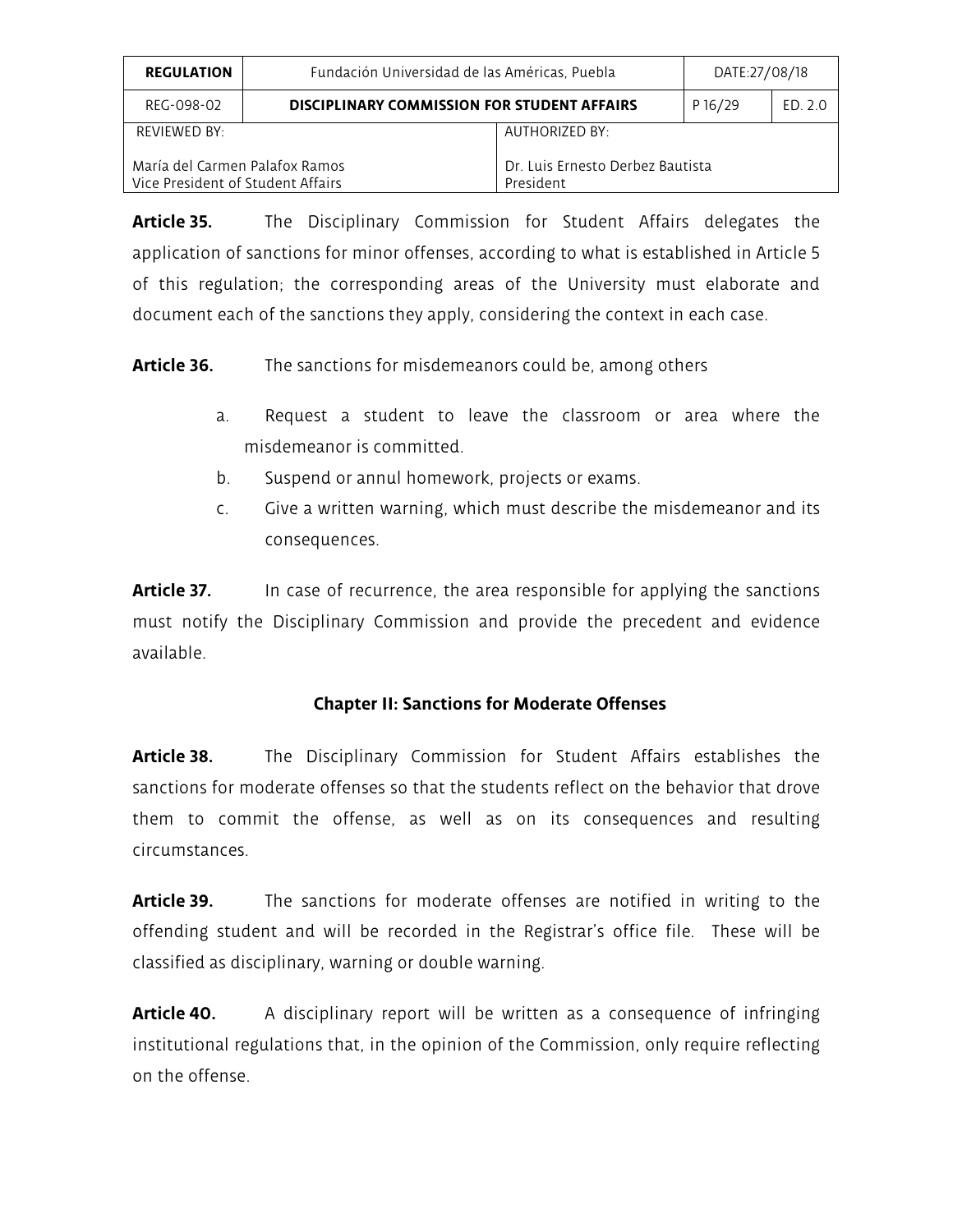| <b>REGULATION</b>                                                   | Fundación Universidad de las Américas, Puebla |                                               | DATE:27/08/18 |         |
|---------------------------------------------------------------------|-----------------------------------------------|-----------------------------------------------|---------------|---------|
| REG-098-02                                                          | DISCIPLINARY COMMISSION FOR STUDENT AFFAIRS   |                                               | P 17/29       | ED. 2.0 |
| REVIEWED BY:                                                        |                                               | <b>AUTHORIZED BY:</b>                         |               |         |
| María del Carmen Palafox Ramos<br>Vice President of Student Affairs |                                               | Dr. Luis Ernesto Derbez Bautista<br>President |               |         |

**Article 41.** The warning will have the following implications

- a. The student will not be able to receive letters of good conduct.
- b. The student will lose the right to be a part of or run for office at CEUDLAP, or belong to any commission, committee or organization at the University.

**Article 42.** The double warning will have the following implications:

- a. The student will not be able to receive letters of good conduct.
- b. The student will lose the right to be a part of or run for office at CEUDLAP, or belong to any commission, committee or organization at the University.
- c. The student will not be able to participate in exchange programs or dual academic programs. In the case of students who are enrolled in programs that require exchanges or who are in dual programs, their possible participation will be evaluated by the Commission and the Academic Vice Presidency.

### **Chapter III: Sanctions for Misconduct**

**Article 43.** The sanctions for misconduct will be notified in writing to the offending student and will be recorded in the Registrar's Office file. These will be classified as disciplinary, temporary expulsion or definitive expulsion.

**Article 44.** The disciplinary correction will have the following implications

- a. The student will not be able to receive letters of good conduct.
- b. The student will lose the right to be a part of or run for office at CEUDLAP, or belong to any commission, committee or organization at the University.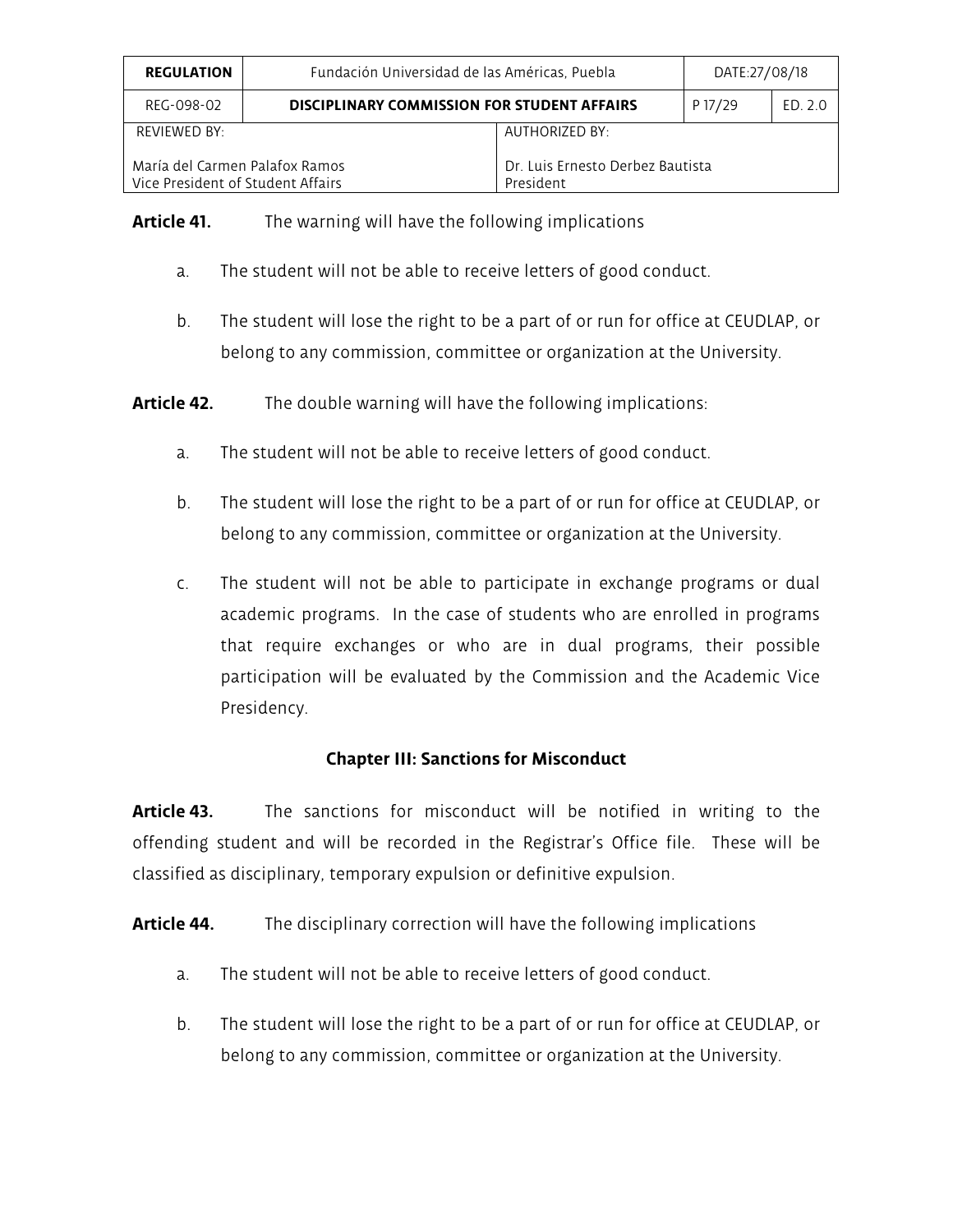| <b>REGULATION</b>                                                   | Fundación Universidad de las Américas, Puebla      |                                               | DATE:27/08/18 |            |
|---------------------------------------------------------------------|----------------------------------------------------|-----------------------------------------------|---------------|------------|
| REG-098-02                                                          | <b>DISCIPLINARY COMMISSION FOR STUDENT AFFAIRS</b> |                                               | P 18/29       | $FD$ 2 $O$ |
| REVIEWED BY:                                                        |                                                    | <b>AUTHORIZED BY:</b>                         |               |            |
| María del Carmen Palafox Ramos<br>Vice President of Student Affairs |                                                    | Dr. Luis Ernesto Derbez Bautista<br>President |               |            |

- c. The student will not be able to participate in exchange programs or dual academic programs. In the case of students who are enrolled in programs that require exchanges or who are in dual programs, their possible participation will be evaluated by the Commission and the Academic Vice Presidency.
- d. The student will lose the right to an honorary mention or any other type of academic award.
- e. The student will not be able to receive a University scholarship and/or financial aid.
- **Article 45.** The disciplinary condition will have the following implications
	- a. The student will not be able to receive letters of good conduct.
	- b. The student will lose the right to be a part of or run for office at CEUDLAP, or belong to any commission, committee or organization at the University.
	- c. The student will not be able to participate in exchange programs or dual academic programs. In the case of students who are enrolled in programs that require exchanges or who are in dual programs, their possible participation will be evaluated by the Commission and the Academic Vice Presidency.
	- d. The student will lose the right to an honorary mention or any other type of academic award.
	- e. The student will not be able to receive a University scholarship and/or financial aid.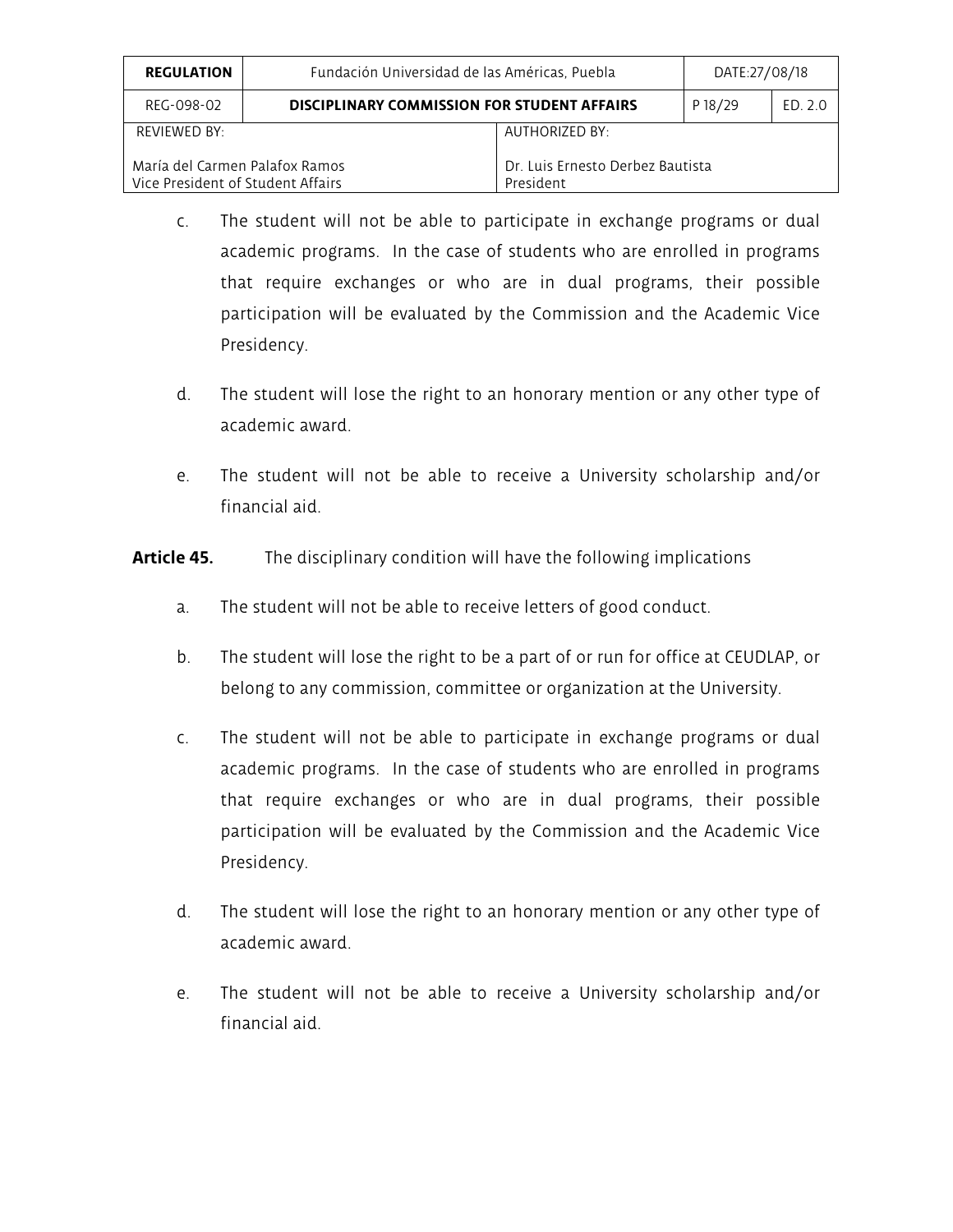| <b>REGULATION</b>                                                   | Fundación Universidad de las Américas, Puebla      |                                               | DATE:27/08/18 |         |
|---------------------------------------------------------------------|----------------------------------------------------|-----------------------------------------------|---------------|---------|
| REG-098-02                                                          | <b>DISCIPLINARY COMMISSION FOR STUDENT AFFAIRS</b> |                                               | P 19/29       | ED. 2.0 |
| REVIEWED BY:                                                        |                                                    | AUTHORIZED BY:                                |               |         |
| María del Carmen Palafox Ramos<br>Vice President of Student Affairs |                                                    | Dr. Luis Ernesto Derbez Bautista<br>President |               |         |

f. The student who has a University scholarship and/or financial aid will lose it immediately, and must follow the guidelines established by the Finance Department.

**Article 46.** Temporary expulsion will have the following implications:

- a. The student will not be able to receive letters of good conduct.
- b. The student will lose the right to be a part of or run for office at CEUDLAP, or belong to any commission, committee or organization at the University.
- c. The student will not be able to participate in exchange programs or dual academic programs. In the case of students who are enrolled in programs that require exchanges or who are in dual programs, their possible participation will be evaluated by the Commission and the Academic Vice Presidency.
- d. The student will lose the right to an honorary mention or any other type of academic award.
- e. The student will not be able to receive a University scholarship and/or financial aid.
- f. The student who has a University scholarship and/or financial aid will lose it immediately, and must follow the guidelines established by the Finance Department.
- g. Suspension to enroll in the following terms, as determined by the Commission.
- h. In case the student lives at the Residential Colleges, they will be immediately expelled in the terms established in the *Regulation of College Residences* and will not be readmitted.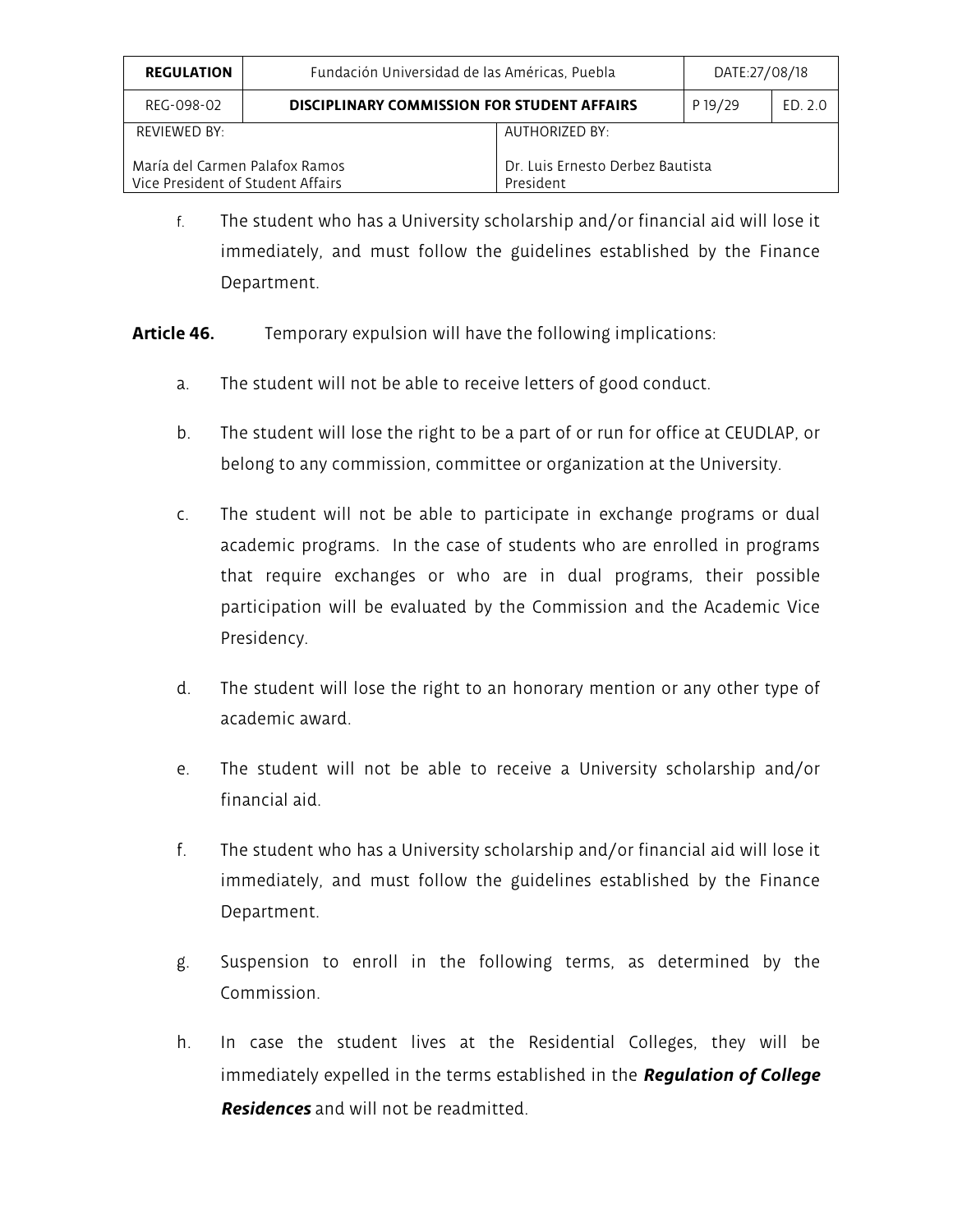| <b>REGULATION</b>                                                   | Fundación Universidad de las Américas, Puebla |                                               | DATE:27/08/18 |         |
|---------------------------------------------------------------------|-----------------------------------------------|-----------------------------------------------|---------------|---------|
| REG-098-02                                                          | DISCIPLINARY COMMISSION FOR STUDENT AFFAIRS   |                                               | P 20/29       | ED. 2.0 |
| REVIEWED BY.                                                        |                                               | <b>AUTHORIZED BY:</b>                         |               |         |
| María del Carmen Palafox Ramos<br>Vice President of Student Affairs |                                               | Dr. Luis Ernesto Derbez Bautista<br>President |               |         |

- i. Restricted access to campus, and prohibition to use its computer resources or any other University area (sports facilities, study areas, etc.) while expelled.
- j. The student will not be allowed to enter the Residential Colleges during the expulsion period.

**Article 47.** Once the expulsion period is over, and the conditions determined by the Commission have been met, the student must request in writing their readmission to the University. The Commission will answer the request depending on what is discussed and determined in an ordinary session.

**Article 48.** Definitive expulsion will have the following implications:

- a. The student will have restricted access to campus.
- b. The student will not be allowed to enter the Residential Colleges.
- c. In case the student lives in the Residential Colleges, they will be immediately expelled in the terms established in the *Regulation of Residential Colleges* and will not be readmitted.
- d. The University will reserve the right to report the case to the relevant authorities.

**Article 49.** Students who are definitively expelled will not be readmitted to the University, regardless of the time elapsed.

### **Chapter IV: Other Sanctions**

**Article 50.** The Disciplinary Commission for Student Affairs is empowered to impose other actions, restrictions or conditions to the offending student, in addition to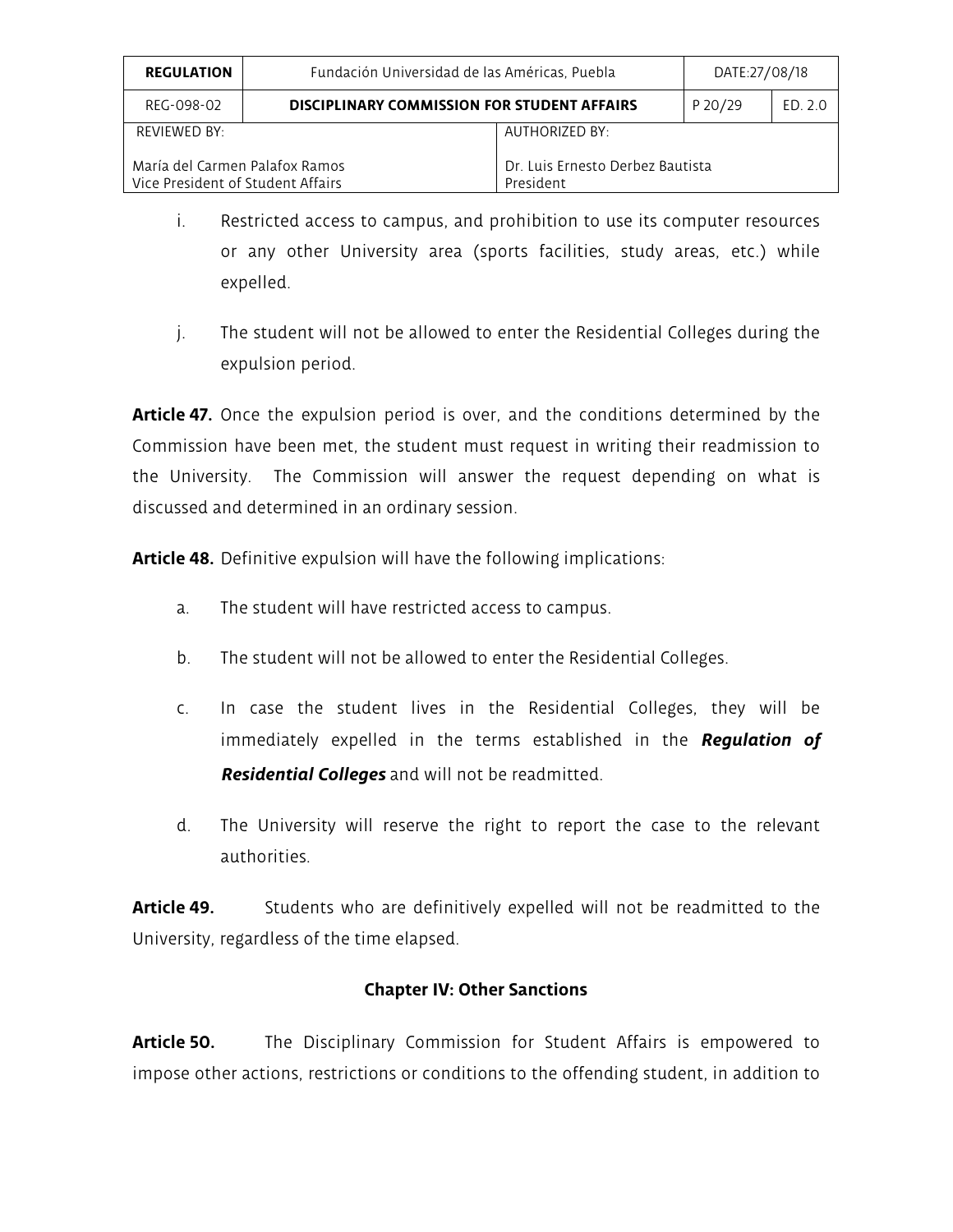| <b>REGULATION</b>                                                   | Fundación Universidad de las Américas, Puebla |                                                               | DATE:27/08/18 |         |
|---------------------------------------------------------------------|-----------------------------------------------|---------------------------------------------------------------|---------------|---------|
| REG-098-02                                                          |                                               | <b>DISCIPLINARY COMMISSION FOR STUDENT AFFAIRS</b><br>P 21/29 |               | $FD$ 20 |
| REVIEWED BY:                                                        |                                               | AUTHORIZED BY:                                                |               |         |
| María del Carmen Palafox Ramos<br>Vice President of Student Affairs |                                               | Dr. Luis Ernesto Derbez Bautista<br>President                 |               |         |

the sanctions mentioned above for misdemeanors, moderate offenses, and misconduct. The sanctions that may apply include, but are not limited to

- a. Reparations for damages caused to University facilities or furniture or to any member of the university community, including money or objects removed by theft or fraud from the University or any of its members, in accordance to what is established by the Legal Department.
- b. To be sent to a University area to determine their participation in an institutional program or with an outside entity. The student must present the corresponding reports to the Disciplinary Commission of Student Affairs in the terms that they establish.
- c. Offer a public apology to any member of the University community that has been aggrieved, according to what is established by the Commission.

**Article 51.** In case of theft, fraud and/or damages to assets of the University or any of its members, no University authority will provide any documentation in favor of the expelled person until the damage has been repaired to the entire satisfaction of the Institution.

# **TITLE V. DISCIPLINARY PROCEDURE**

**Article 52.** The procedure for the Disciplinary Commission of Student Affairs in the case of moderate offenses or misconduct is the following

a. Any member of the University community who feels an offense has been committed by a student must present a written and signed complaint, either in person or using the University email, to the president or technical secretary of the Disciplinary Commission of Student Affairs.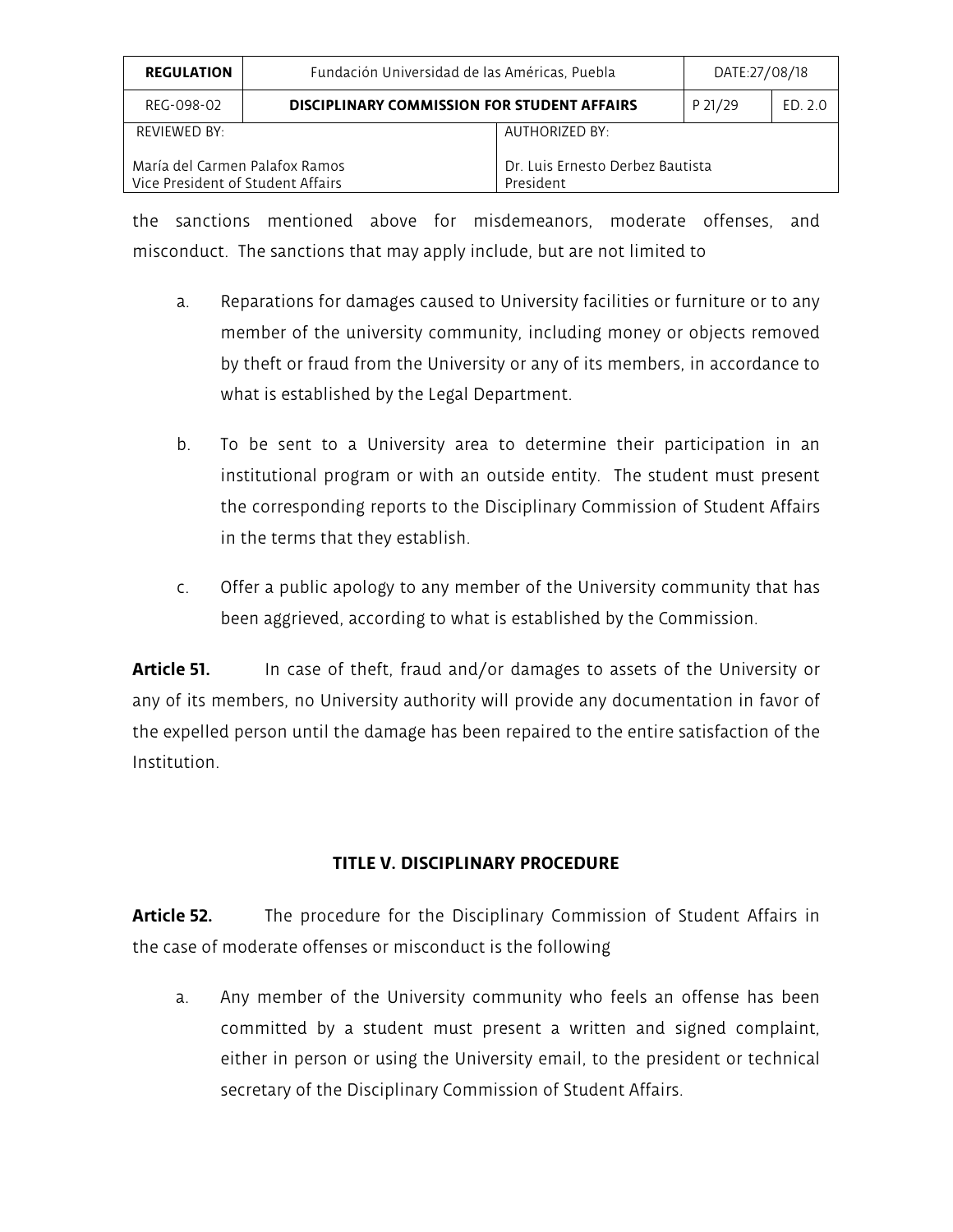| <b>REGULATION</b>                                                   | Fundación Universidad de las Américas, Puebla |                                               | DATE:27/08/18 |         |
|---------------------------------------------------------------------|-----------------------------------------------|-----------------------------------------------|---------------|---------|
| REG-098-02                                                          | DISCIPLINARY COMMISSION FOR STUDENT AFFAIRS   |                                               | P 22/29       | ED. 2.0 |
| REVIEWED BY.                                                        |                                               | <b>AUTHORIZED BY:</b>                         |               |         |
| María del Carmen Palafox Ramos<br>Vice President of Student Affairs |                                               | Dr. Luis Ernesto Derbez Bautista<br>President |               |         |

- b. The accuser must present the documentation available to support the complaint.
- c. In case there are witnesses, they must deliver either in person or using the university email – their written and signed testimony, including a copy of their valid UDLAP ID card or official ID.
- d. The president or technical secretary will convene the Disciplinary Commission of Student Affairs via email, attaching the documentation regarding the case.
- e. If the accuser is a University department, the head of that area may be convened for the Commission meeting in which the case is analyzed. If the accuser is a student, they may be summoned to participate in the session, if the Commission determines that their presence is necessary.
- f. The technical secretary is responsible for delivering the summons to the offender in person and obtaining signed proof of receipt. The summons must include the accusation and the student may consult the file in person before the day they must appear before the Disciplinary Commission of Student Affairs.
- g. In case the student is not found or refuses to receive the summons, it will be sent via university email, which is a communication method that the student must review to be up to date in published information, according to what is established in the *General Student Bylaw.*
- h. In case the student does not appear before the Commission on the date of the summons, the Commission will deliver a second summons. If the student again does not attend, the meeting will take place and the decision will be taken without the student, based on the evidence provided. The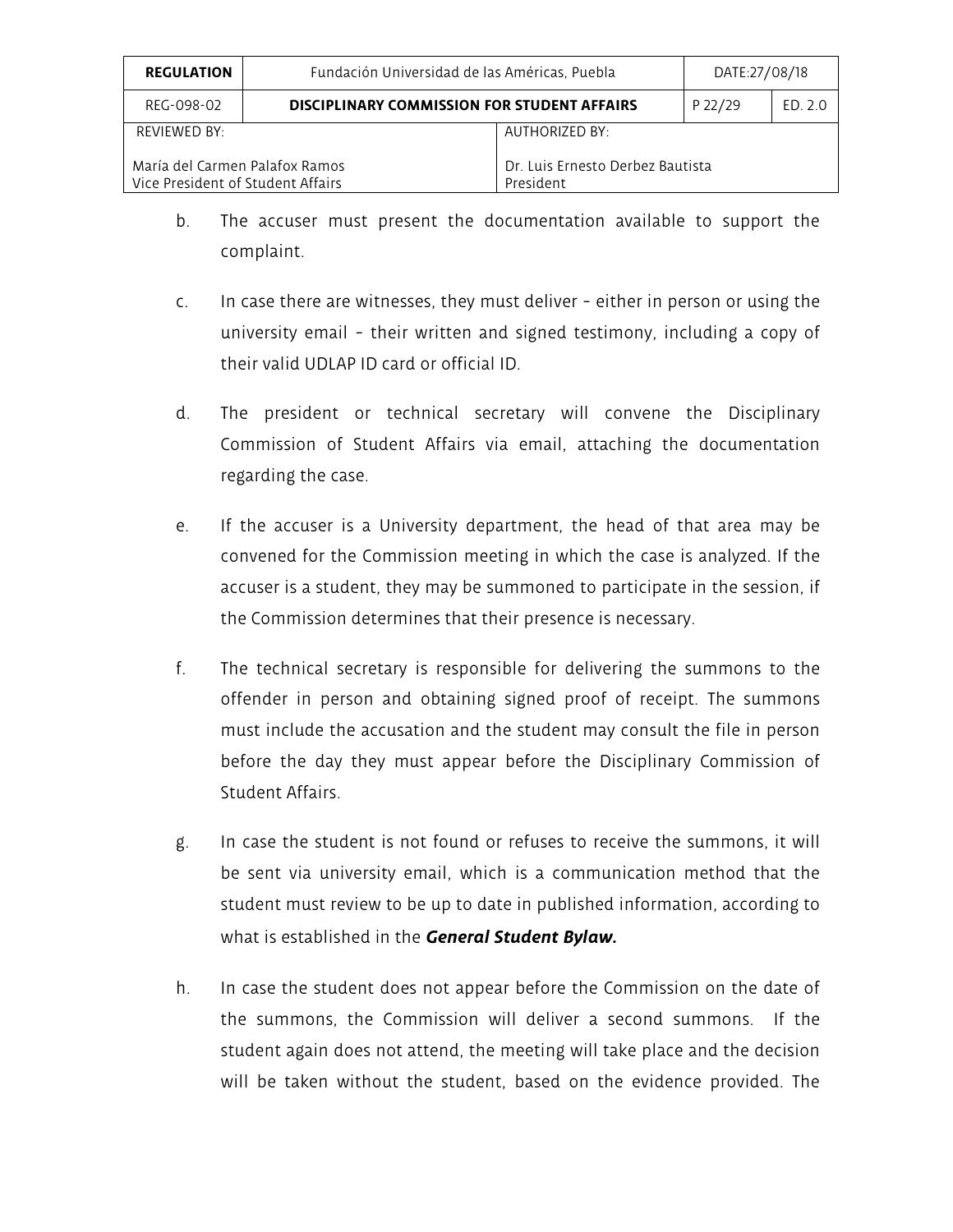| <b>REGULATION</b>                                                   | Fundación Universidad de las Américas, Puebla |                                               | DATE:27/08/18 |         |
|---------------------------------------------------------------------|-----------------------------------------------|-----------------------------------------------|---------------|---------|
| REG-098-02                                                          | DISCIPLINARY COMMISSION FOR STUDENT AFFAIRS   |                                               | P 23/29       | ED. 2.0 |
| REVIEWED BY:                                                        |                                               | AUTHORIZED BY:                                |               |         |
| María del Carmen Palafox Ramos<br>Vice President of Student Affairs |                                               | Dr. Luis Ernesto Derbez Bautista<br>President |               |         |

technical secretary will be responsible for delivering the decision to the student in person and obtain signed proof of receipt. If the student is not found or does not want to sign the proof of receipt, it will be sent using University email to the student and the corresponding areas, according to the type of sanction, to take the necessary actions.

- i. The meetings will include the members of the Commission and the implicated students, as well as the witnesses and/or guests that the Commission deems necessary to analyze and review each case.
- j. The Commission will hear the version of the students or witnesses and will ask the questions deemed necessary to gather information about the case. Additionally, they may request data, testimony or other information.
- k. The Commission may request assistance from other University areas in order to obtain relevant or necessary information to analyze the disciplinary case.
- l. Once the case has been discussed, the accused will be asked to leave the meeting while the Commission deliberates. Once the decision has been taken, the student will be asked to return to learn the verdict. At that time, the accused will be handed the decision in writing in front of the entire Commission, with a request to sign proof of receipt.
- m. If the conditions of a specific case require further investigation to reach a decision, it can take up to two sessions.
- n. Once the Commission determines the corresponding sanction, the technical secretary must write two original reports and one copy, which must be signed by the president. One of the reports is for the student and the other for the Registrar's Office, and the copy is for the Commission's files. The decision will be informed to the student, and it will not be open for debate or acceptance.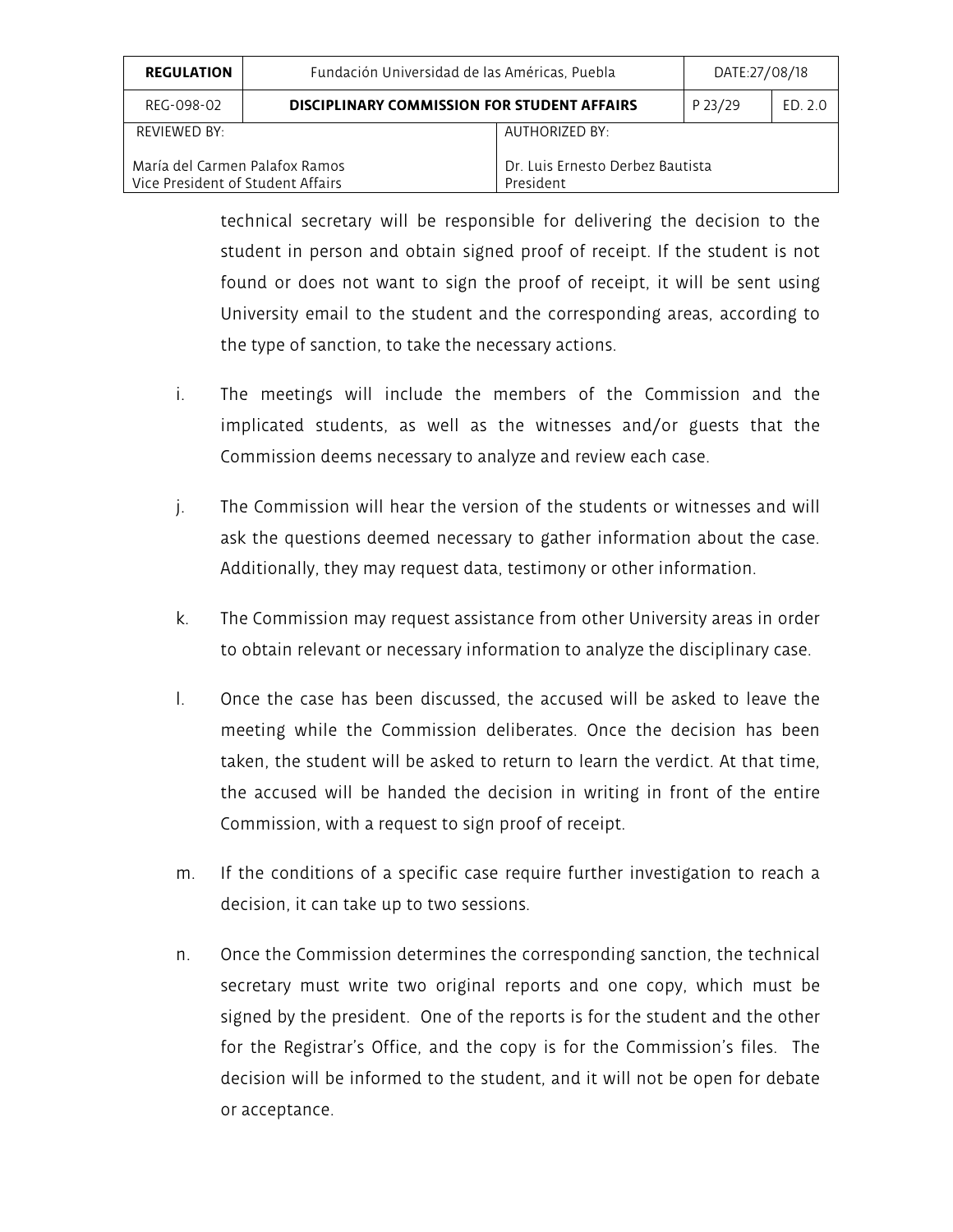| <b>REGULATION</b>                                                   | Fundación Universidad de las Américas, Puebla      |                                               | DATE:27/08/18 |         |  |
|---------------------------------------------------------------------|----------------------------------------------------|-----------------------------------------------|---------------|---------|--|
| REG-098-02                                                          | <b>DISCIPLINARY COMMISSION FOR STUDENT AFFAIRS</b> |                                               | P 24/29       | $FD$ 20 |  |
| REVIEWED BY:                                                        |                                                    | <b>AUTHORIZED BY:</b>                         |               |         |  |
| María del Carmen Palafox Ramos<br>Vice President of Student Affairs |                                                    | Dr. Luis Ernesto Derbez Bautista<br>President |               |         |  |

- o. Every case presented before the Commission will result in a physical file that will be safeguarded by the technical secretary, and will include the accusation, all records, minute of the meeting, and final decision.
- p. The disciplinary cases that end in expulsion, either temporary or definitive, will be notified by the technical secretary to the Academic Vice Presidency, the Student Affairs Vice Presidency, the Security and Civil Protection Department, Credit and Collections Department, and to the Residential Colleges Department and International Affairs Department, if applicable.

Article 53. If a student does not follow the requirements of the Commission's decision, they will be held in contempt and further actions will be taken.

**Article 54.** Students have three working days after the date of official notification of the Commission's decision to appeal their case before the Student Affairs Board, in accordance to the *Student Appeal Procedure.* This Board will receive and analyze all appeal requests, reviewing whether there are new elements, all proof was presented, or this regulation was applied. Based on this analysis, they will make a decision either confirming the Commission's actions or instructing the Commission on the actions to take.

The sanction cannot be applied while the student appeals until there is a new decision, except for the decisions that imply temporary or definitive expulsion from the University, where the student will be suspended until the Student Affairs Board makes a decision.

# **TRANSITORY ARTICLE**

This regulation repeals all previous regulations on the topic and enters into effect the day after its publication on the Intranet.

### **DIRECTLY RELATED DOCUMENTS**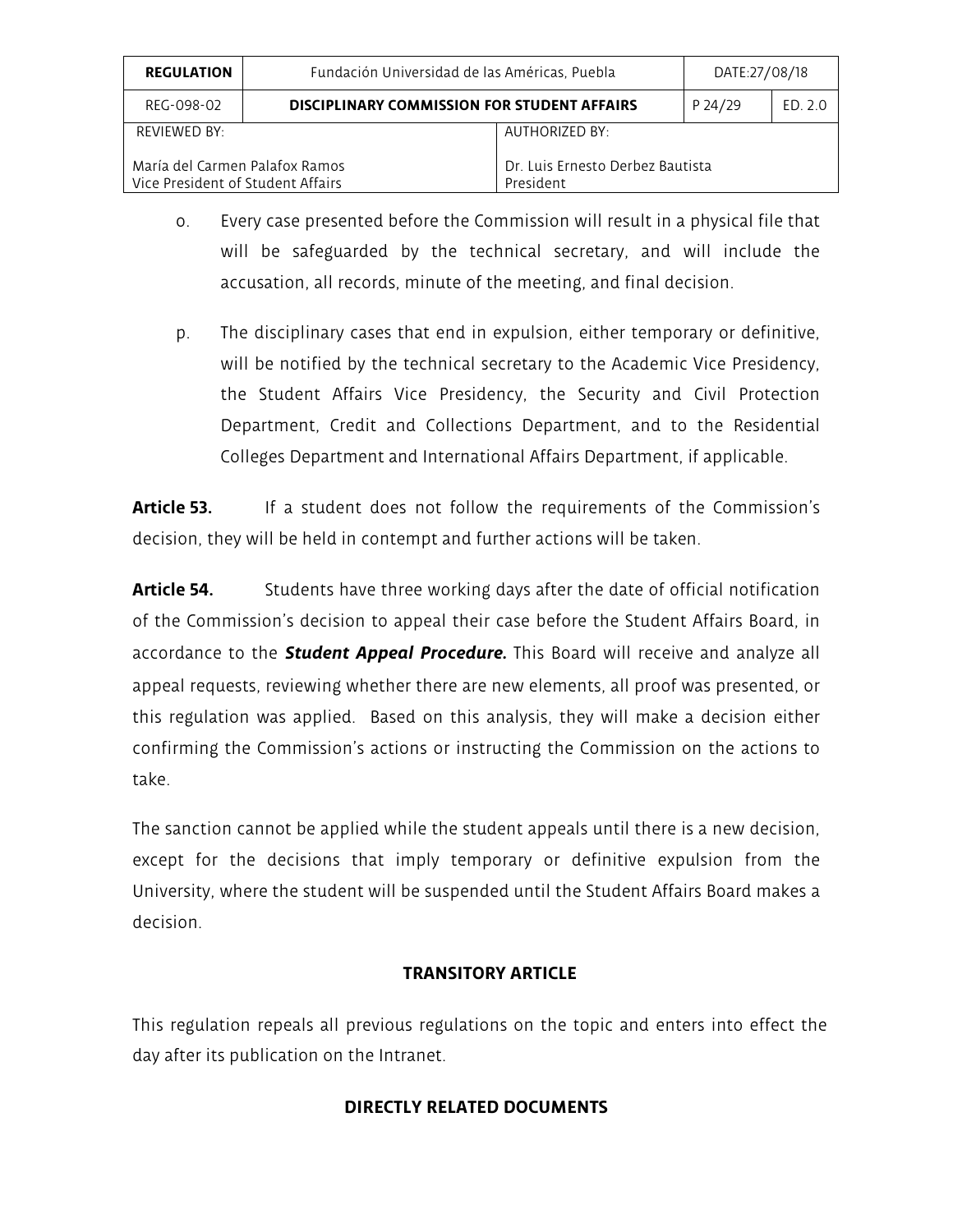| <b>REGULATION</b>                                                                                                    | Fundación Universidad de las Américas, Puebla                                             |  | DATE:27/08/18 |         |
|----------------------------------------------------------------------------------------------------------------------|-------------------------------------------------------------------------------------------|--|---------------|---------|
| REG-098-02                                                                                                           | <b>DISCIPLINARY COMMISSION FOR STUDENT AFFAIRS</b>                                        |  | P 25/29       | ED. 2.0 |
| <b>REVIEWED BY:</b>                                                                                                  | <b>AUTHORIZED BY:</b>                                                                     |  |               |         |
| María del Carmen Palafox Ramos<br>Dr. Luis Ernesto Derbez Bautista<br>Vice President of Student Affairs<br>President |                                                                                           |  |               |         |
| UDLAP-01                                                                                                             | Organic Statutes of Fundación Universidad de las Américas Puebla                          |  |               |         |
| UDLAP-02                                                                                                             | UDLAP Code of Ethics                                                                      |  |               |         |
| POL-006-03                                                                                                           | Policy for the Protection of Personal Data and its Corresponding<br><b>Privacy Notice</b> |  |               |         |

- PRO-098-01 Procedure for Student Appeals
- REG-099-01 Residential Colleges Regulation
- REG-098-01 General Student Bylaw

#### **CHANGE HISTORY**

| <b>Edition</b> | <b>Change Description</b>                                                                                                                                                                                                                                                                                                                                                                                                                                                                                                                                                                                                                                                                                                                                                                                                                                                                                                                                                                                                                                                                                                                                                                                                                                                                                                                                                                                                                                                                                                                                                                                                                                                                                                                                                                                                                                                                          | Date of<br>Change |
|----------------|----------------------------------------------------------------------------------------------------------------------------------------------------------------------------------------------------------------------------------------------------------------------------------------------------------------------------------------------------------------------------------------------------------------------------------------------------------------------------------------------------------------------------------------------------------------------------------------------------------------------------------------------------------------------------------------------------------------------------------------------------------------------------------------------------------------------------------------------------------------------------------------------------------------------------------------------------------------------------------------------------------------------------------------------------------------------------------------------------------------------------------------------------------------------------------------------------------------------------------------------------------------------------------------------------------------------------------------------------------------------------------------------------------------------------------------------------------------------------------------------------------------------------------------------------------------------------------------------------------------------------------------------------------------------------------------------------------------------------------------------------------------------------------------------------------------------------------------------------------------------------------------------------|-------------------|
| 1.0            | New Document                                                                                                                                                                                                                                                                                                                                                                                                                                                                                                                                                                                                                                                                                                                                                                                                                                                                                                                                                                                                                                                                                                                                                                                                                                                                                                                                                                                                                                                                                                                                                                                                                                                                                                                                                                                                                                                                                       | May 2009          |
| 2.0            | Update the area names based on the Human Resources Department's records.<br>The Commission's membership was modified, as well as the voting rights.<br>The president of the Disciplinary Commission will be the head of the Student<br>Development Department.<br>The participation of faculty was changed from 3 to 5, with two principals and<br>three alternates.<br>The participation of the director of Residential Colleges was changed from<br>member of the Commission to a director of the Student Affairs Vice Presidency.<br>Members of the Commission are areas' representatives, and can be named and<br>removed by their corresponding areas.<br>The role of the president and technical secretary were reviewed.<br>Signature of letters of confidentiality for members of the Disciplinary<br>Commission and guests were added.<br>The required quorum was modified.<br>Notification of absence is requested in writing from members of the<br>Commission; otherwise, the corresponding notification will be given.<br>The members of the Commission who have conflicts of interest must notify it<br>and excuse themselves from the meeting, leaving written evidence.<br>The definition of misdemeanor, moderate offenses, and misconduct were<br>modified, as well as the offenses and sanctions.<br>The specification of the areas that may apply sanctions was eliminated,<br>indicating that the disciplinary sanctions may be taken according to the<br>authorized guidelines. Academic offenses will have sanctions applied according<br>to guidelines by the dean, academic directors or faculty.<br>Relevant cases are forwarded to the Ethics Committee, based on the University's<br>code of ethics.<br>The Commission cannot sanction a student twice for the same offense.<br>Contempt of the misconduct decisions or sanctions and academic fraud were<br>included. | August 2018       |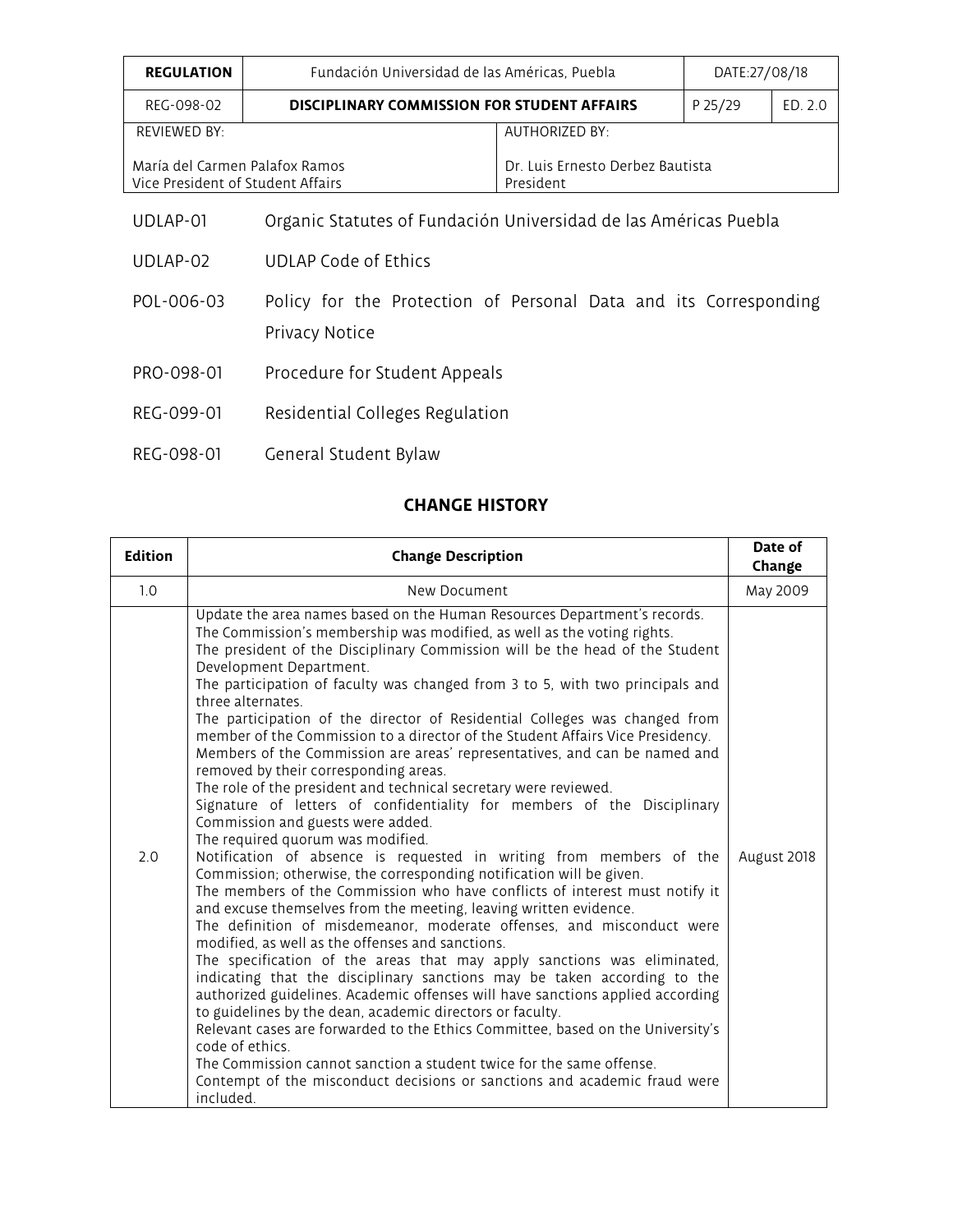| <b>REGULATION</b>                                                   | Fundación Universidad de las Américas, Puebla      |                                               | DATE:27/08/18 |            |
|---------------------------------------------------------------------|----------------------------------------------------|-----------------------------------------------|---------------|------------|
| REG-098-02                                                          | <b>DISCIPLINARY COMMISSION FOR STUDENT AFFAIRS</b> |                                               | P 26/29       | $FD$ 2 $O$ |
| REVIEWED BY:                                                        |                                                    | <b>AUTHORIZED BY:</b>                         |               |            |
| María del Carmen Palafox Ramos<br>Vice President of Student Affairs |                                                    | Dr. Luis Ernesto Derbez Bautista<br>President |               |            |
| A marco algantaron coa anastra di Cantable en assemblanta           |                                                    |                                               |               |            |

| A new chapter was created for other sanctions.                                  |  |
|---------------------------------------------------------------------------------|--|
| A three-working-day limit for appeals to temporary and definitive expulsion was |  |
| established.                                                                    |  |
| The sanctions procedure was defined as a disciplinary procedure and was         |  |
| updated.                                                                        |  |

# **ANNEX**

| Annex<br><b>Numbel</b> | <b>Annex Name</b>                | Code       | Editable? | <b>Published on</b><br>the Intranet? |
|------------------------|----------------------------------|------------|-----------|--------------------------------------|
|                        |                                  |            |           |                                      |
|                        | Member Letter of Confidentiality | FMT-098-02 | YF۲       | NO.                                  |
|                        | Guest Letter of Confidentiality  | FMT-098-03 | YF۲       | NO.                                  |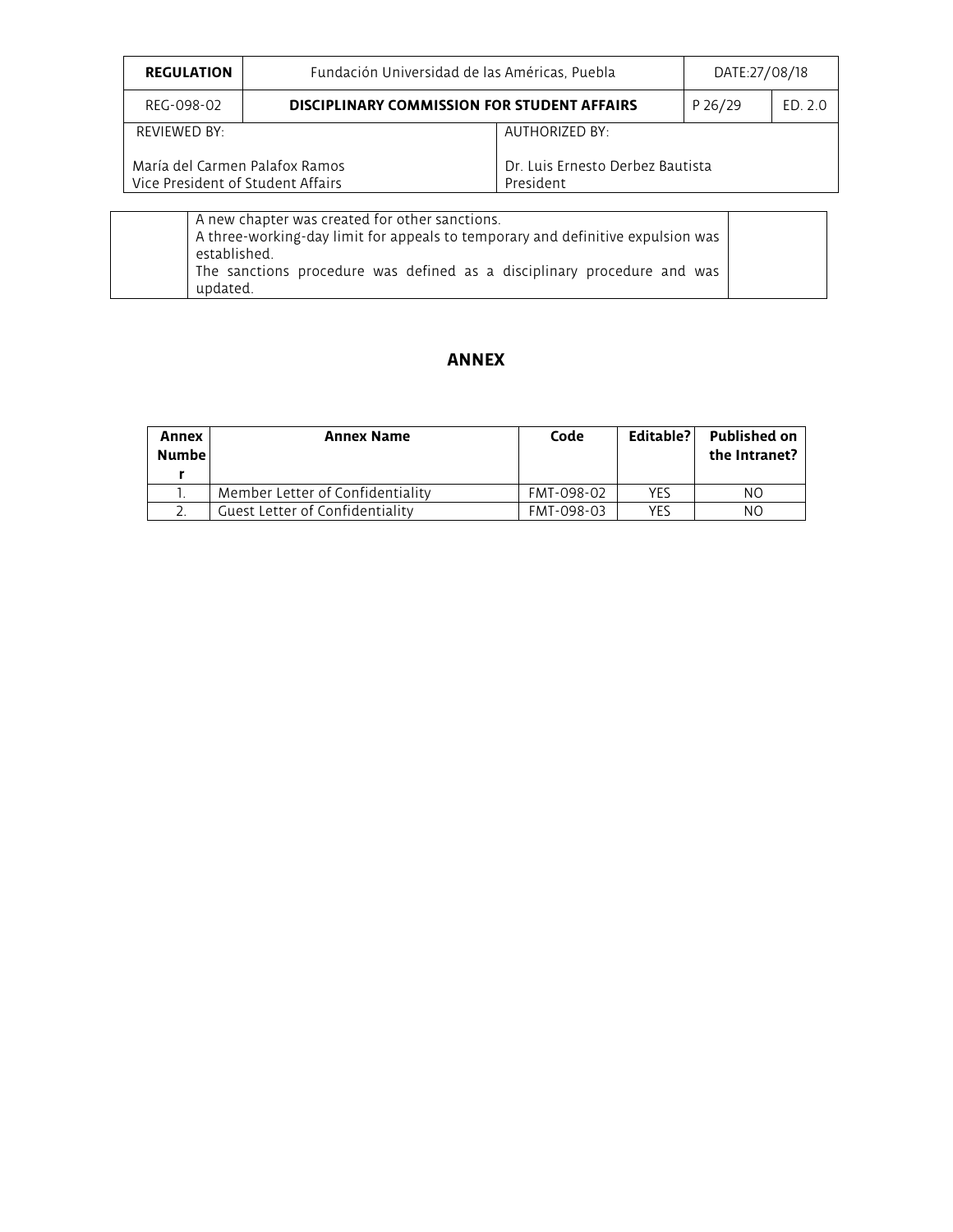| <b>REGULATION</b>                                                   | Fundación Universidad de las Américas, Puebla      |                                               | DATE:27/08/18 |         |
|---------------------------------------------------------------------|----------------------------------------------------|-----------------------------------------------|---------------|---------|
| REG-098-02                                                          | <b>DISCIPLINARY COMMISSION FOR STUDENT AFFAIRS</b> |                                               | P 27/29       | ED. 2.0 |
| REVIEWED BY:                                                        | <b>AUTHORIZED BY:</b>                              |                                               |               |         |
| María del Carmen Palafox Ramos<br>Vice President of Student Affairs |                                                    | Dr. Luis Ernesto Derbez Bautista<br>President |               |         |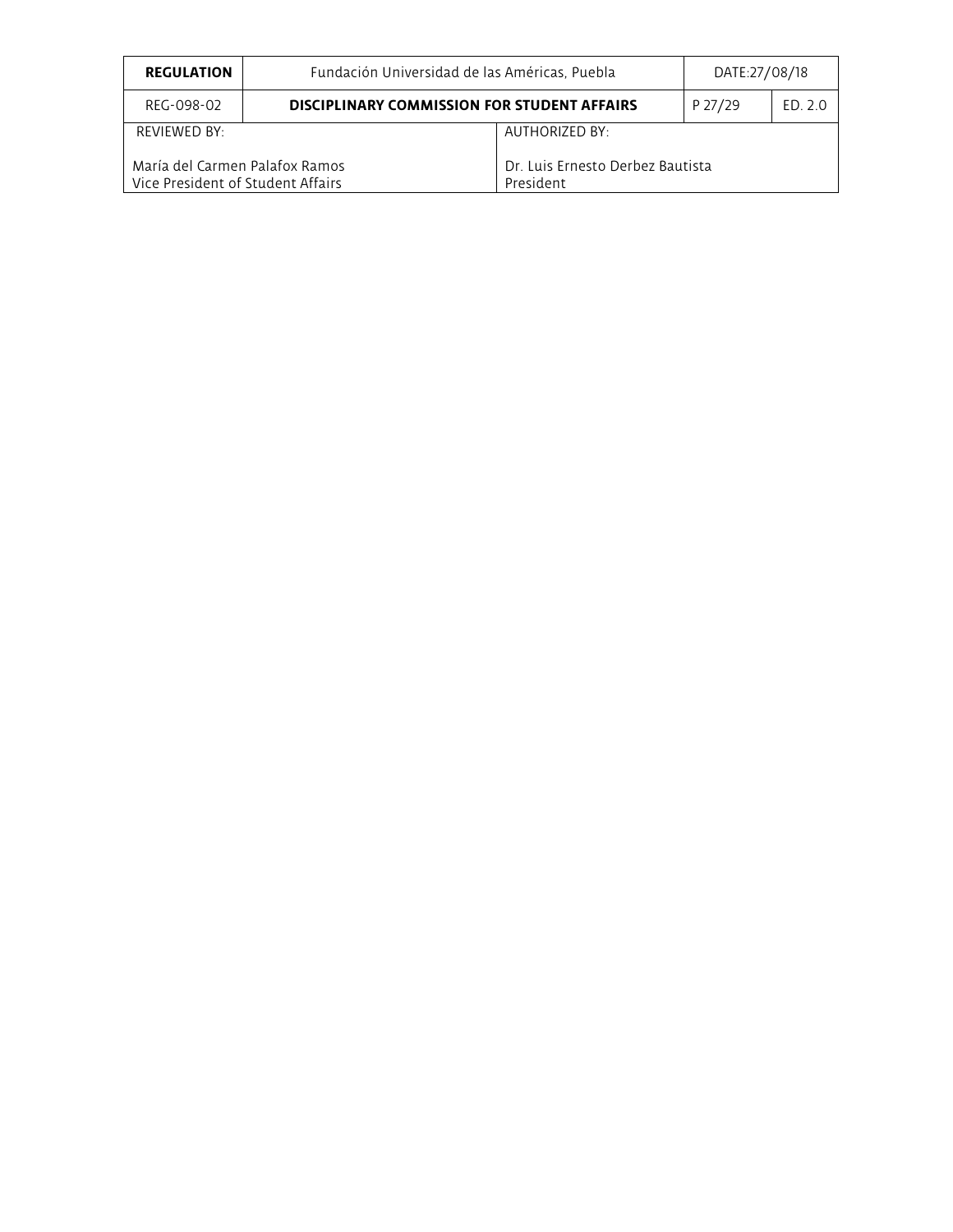| <b>REGULATION</b>                                                   | Fundación Universidad de las Américas, Puebla |                                               | DATE:27/08/18 |         |
|---------------------------------------------------------------------|-----------------------------------------------|-----------------------------------------------|---------------|---------|
| REG-098-02                                                          | DISCIPLINARY COMMISSION FOR STUDENT AFFAIRS   |                                               | P 28/29       | $FD$ 20 |
| REVIEWED BY:                                                        |                                               | <b>AUTHORIZED BY:</b>                         |               |         |
| María del Carmen Palafox Ramos<br>Vice President of Student Affairs |                                               | Dr. Luis Ernesto Derbez Bautista<br>President |               |         |

**Annex 1.**

#### Comisión Disciplinaria de Asuntos Estudiantiles

Carta de Confidencialidad de Integrantes

San Andrés Cholula, Puebla a \_\_ de \_\_\_\_\_\_\_ de 20\_.

#### FUNDACIÓN UNIVERSIDAD DE LAS AMÉRICAS, PUEBLA. **PRESENTE:**

El suscrito \_\_

, con motivo de mi participación en la Comisión Disciplinaria de Asuntos Estudiantiles con ID (en adelante la Comisión) de la Fundación Universidad de las Américas, Puebla, (en adelante la UDLAP). por medio de la presente reconozco que tendré acceso a información personal de terceros, misma que se considera información confidencial, por lo que respecto a la misma me obligo a no revelarla, publicarla, enseñarla, darla a conocer, compartirla, cederla, transmitirla o de alguna otra forma divulgarla o proporcionarla a cualquier persona física o moral, ya sea nacional o extranjera, pública o privada, presentes o futuras.

Para los efectos de la presente, se entenderá como Información Confidencial, toda aquella información que me sea proporcionada para los casos que serán tratados por la Comisión y que me sea proporcionada de manera escrita, oral, magnética, electrónica, o aquélla a la que tenga acceso por cualquier motivo y en virtud de mi participación en la Comisión, comprometiéndome a no divulgarla a terceras personas, salvo previa autorización por escrito por parte de los titulares de dicha información.

Asimismo, manifiesto expresamente que asumo la obligación de no revelar la información confidencial en ningún momento, inclusive al término de la relación que guardo con la Fundación Universidad de las Américas, Puebla, obligándome además a no realizar acto alguno que pueda perjudicar el prestigio, la imagen o el patrimonio de la UDLAP, con el uso, disposición, revelación, transmisión, por cualquier medio, de la Información Confidencial señalada en el presente documento.

En caso de cualquier omisión a lo estipulado en el presente documento, reconozco que la UDLAP tendrá la facultad de participar a la autoridad investigadora competente, con base en el Artículo 209 del Código Penal del Estado Libre y Soberano de Puebla. Se impondrá, de quince días a dos años de prisión, i. al que no procure por los medios lícitos que tenga a su alcance, impedir la consumación de los delitos que sepa van a cometerse o se estén cometiendo, si son de los que se persiguen de oficio; ii. Al que no de auxilio para la investigación de los delitos o para la persecución de los sujetos activos; u oculte al responsable de un delito o los efectos, objetos o instrumentos del mismo o impida se averigüe; y iii. Al que preste auxilio o cooperación de cualquier especie al autor de un delito por acuerdo posterior a la ejecución de este.

Manifiesto que la firma de la presente es bajo mi voluntad y consciente de sus alcances, por lo que no media error, dolo, mala fe, ni cualquier otro vicio del consentimiento con el que se suscribe.

#### **ATENTAMENTE**

ID, nombre y firma

FMT-098-02